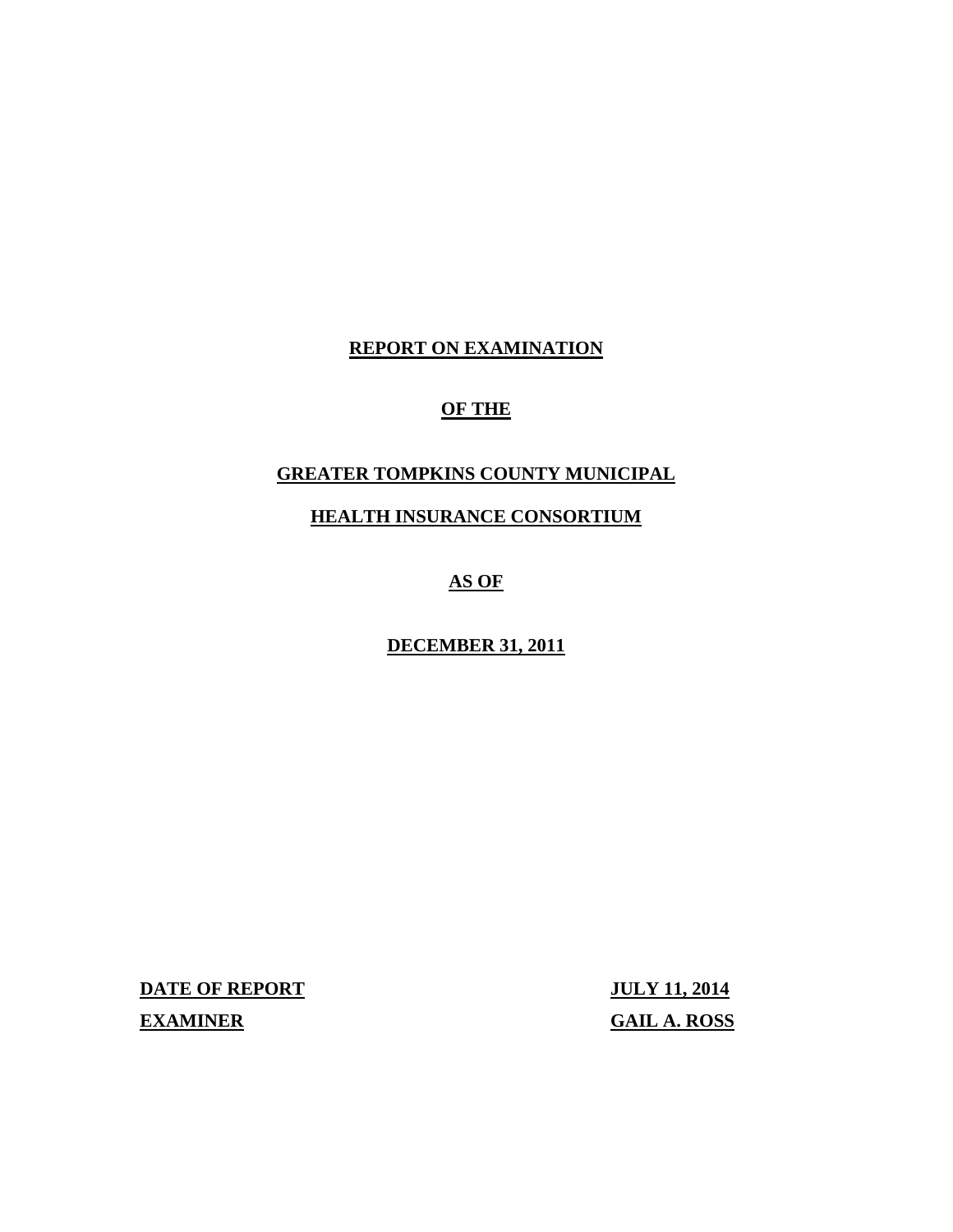# **TABLE OF CONTENTS**

# **ITEM NO. PAGE NO.**

| 1. | Scope of the examination                         | $\overline{2}$ |
|----|--------------------------------------------------|----------------|
| 2. | Description of the Plan                          | 4              |
|    | A. Corporate governance                          | 5              |
|    | B. Territory and plan of operation               | 9              |
|    | C. Stop-loss coverage                            | 9              |
|    | D. Administrative services agreements            | 10             |
|    | E. Accounts and records                          | 10             |
| 3. | <b>Financial statements</b>                      | 13             |
|    | A. Balance sheet                                 | 14             |
|    | B. Statement of revenues, expenses and net worth | 15             |
| 4. | Claims payable                                   | 16             |
|    |                                                  |                |
| 5. | Market conduct activities                        | 17             |
| 6. | Summary of comments and recommendations          | 21             |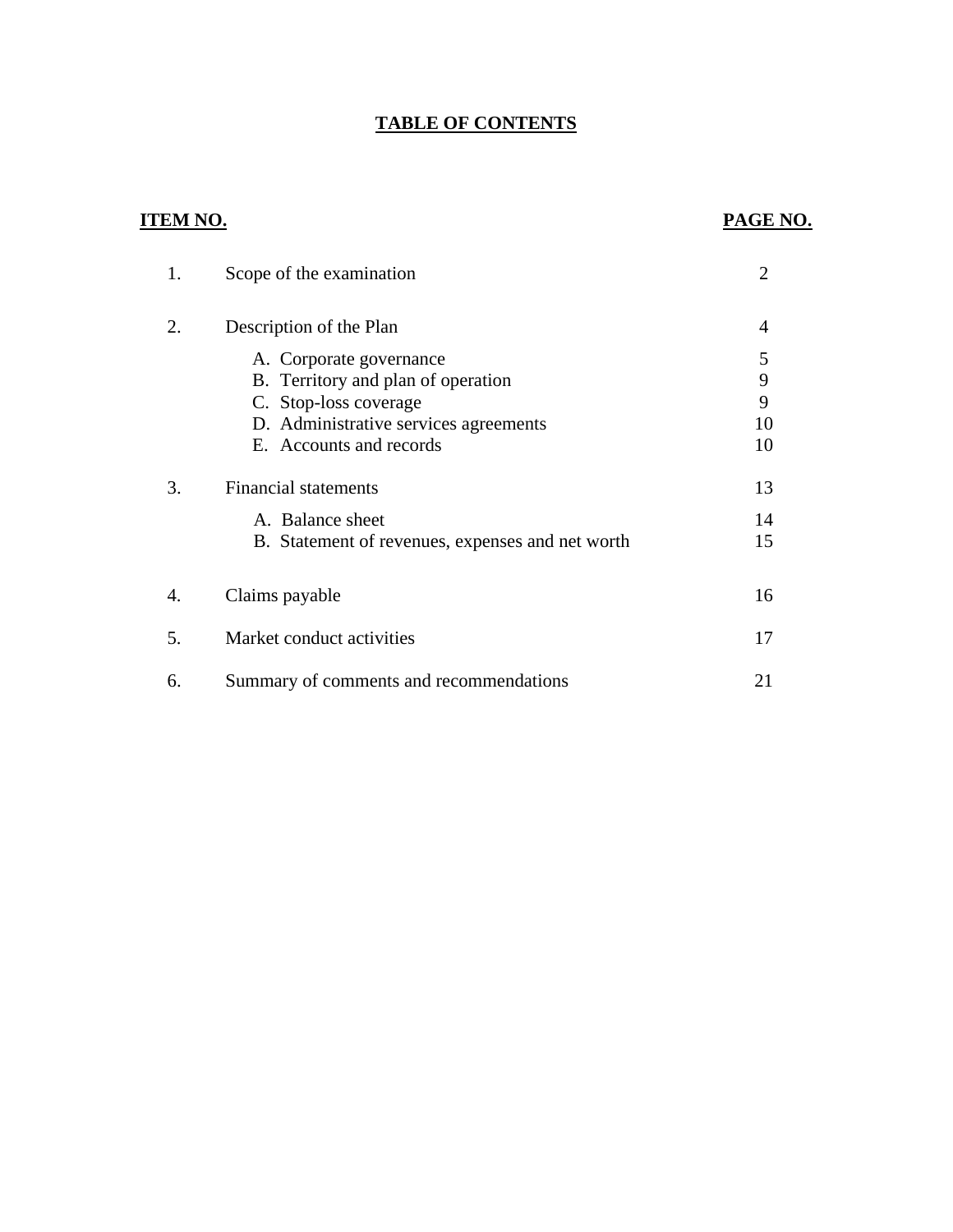

# NEW YORK STATE DEPARTMENT<sub>of</sub> FINANCIAL SERVICES

Andrew M. Cuomo Governor

M. Cuomo **Benjamin M. Lawsky** Superintendent

July 11, 2014

Honorable Benjamin M. Lawsky Superintendent of Financial Services Albany, New York 12257

Sir:

Pursuant to the requirements of the New York Insurance Law and acting in accordance with the instructions contained in Appointment Number 30870, dated August 1, 2012, attached hereto, I have made an examination into the condition and affairs of Greater Tompkins County Municipal Health Insurance Consortium, a municipal cooperative health benefit plan certified pursuant to the provisions of Article 47 of the New York Insurance Law, as of December 31, 2011, and respectfully submit the following report thereon.

The examination was conducted at the home office of Greater Tompkins County Municipal Health Insurance Consortium located at 125 East Court Street, Ithaca, New York.

Wherever the designations the "Plan" or "GTCMHIC" appear herein, without qualification, they should be understood to indicate the Greater Tompkins County Municipal Health Insurance Consortium.

Wherever the designation the "Department" appears herein, without qualification, it should be understood to indicate the New York State Department of Financial Services.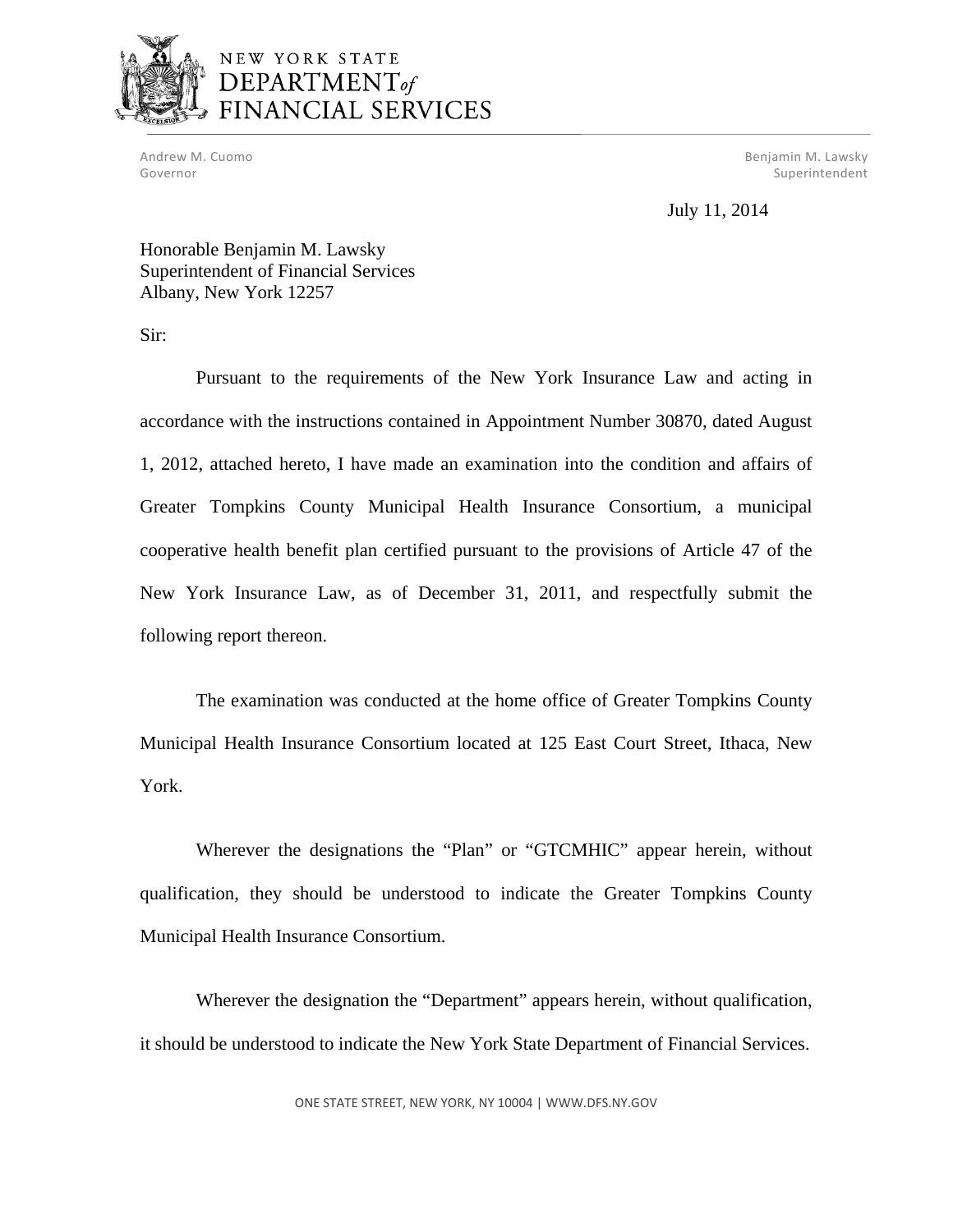### **1. SCOPE OF EXAMINATION**

This is the Plan's first examination. The examination of the Plan was a combined financial and market conduct examination and covered the fifteen (15) month period from October 1, 2010 through December 31, 2011. The financial component of the examination was conducted as a financial examination, as defined in the National Association of Insurance Commissioners ("NAIC") *Financial Condition Examiners Handbook, 2011 Edition* (the "Handbook"). The examination was conducted observing the guidelines and procedures in the Handbook. Where deemed appropriate by the examiner, transactions occurring subsequent to December 31, 2011 were also reviewed.

The financial portion of the examination was conducted on a risk-focused basis in accordance with the provisions of the Handbook, which provides guidance for the establishment of an examination plan based on the examiner's assessment of risk in the Plan's operations and utilizes that evaluation in formulating the nature and extent of the examination. The examiner planned and performed the examination to evaluate the Plan's current financial condition, as well as identify prospective risks that may threaten the future solvency of GTCMHIC.

The examiner identified key processes, assessed the risks within those processes and assessed the internal control systems and procedures used to mitigate those risks.

The examination also included an assessment of the principles used and significant estimates made by management, an evaluation of the overall financial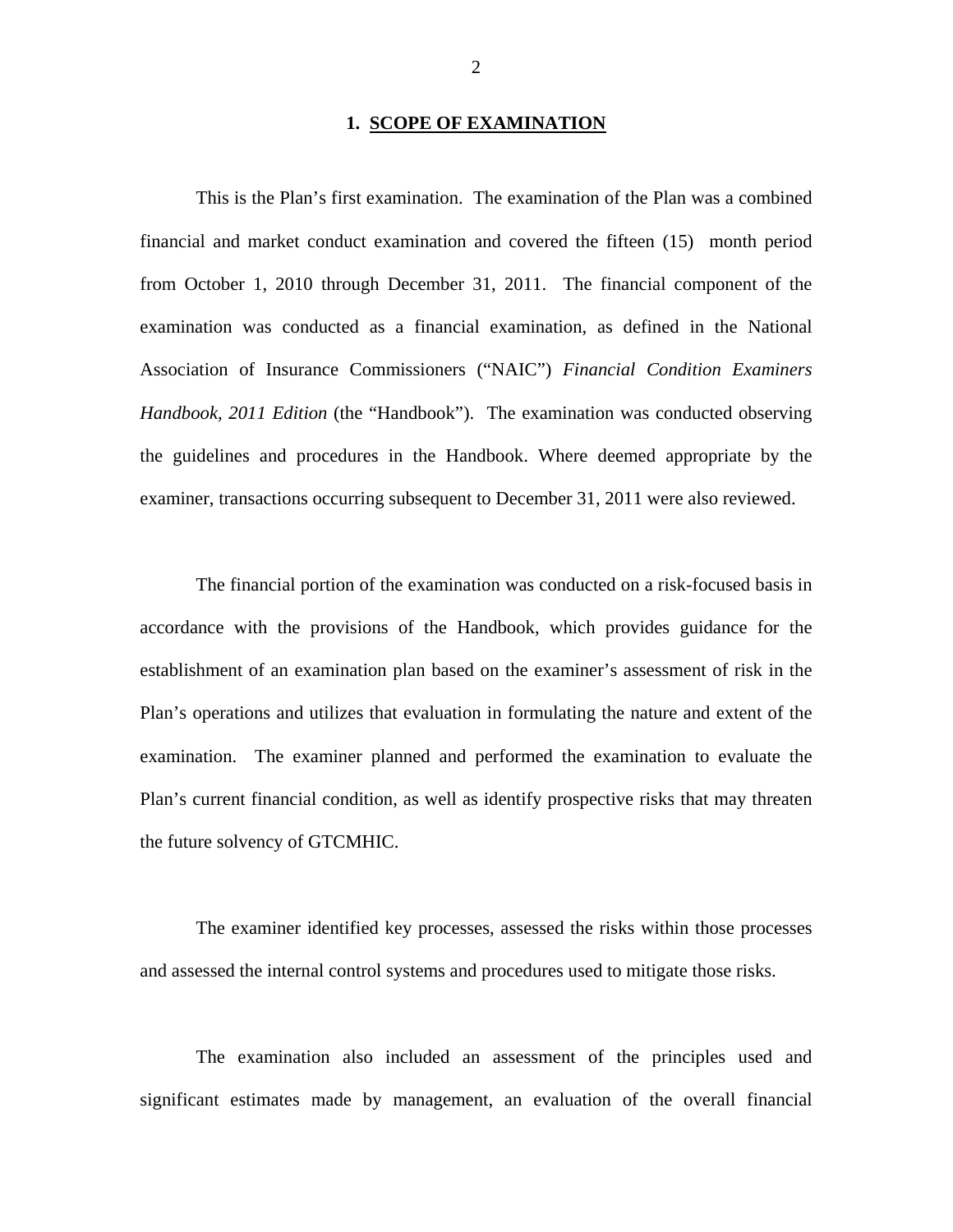statement presentation, and determined management's compliance with the Department's statutes and guidelines, Statutory Accounting Principles, as adopted by the Department, and NAIC Annual Statement instructions.

Information concerning the Plan's organizational structure, business approach and control environment were utilized to develop the examination approach. The examination evaluated the Plan's risks and management activities in accordance with the NAIC's nine branded risk categories.

These categories are as follows:

- Pricing/Underwriting
- Reserving
- Operational
- Strategic
- **•** Credit
- Market
- Liquidity
- Legal
- Reputational

The Plan was audited by the accounting firm Ciaschi, Dietershagen, Little, Mickelson & Company, LLP for the period January 1, 2011 to December 31, 2011. The Plan received an unqualified opinion. Certain audit work papers of Ciaschi, Dietershagen, Little, Mickelson & Company, LLP were reviewed and relied upon in conjunction with this examination.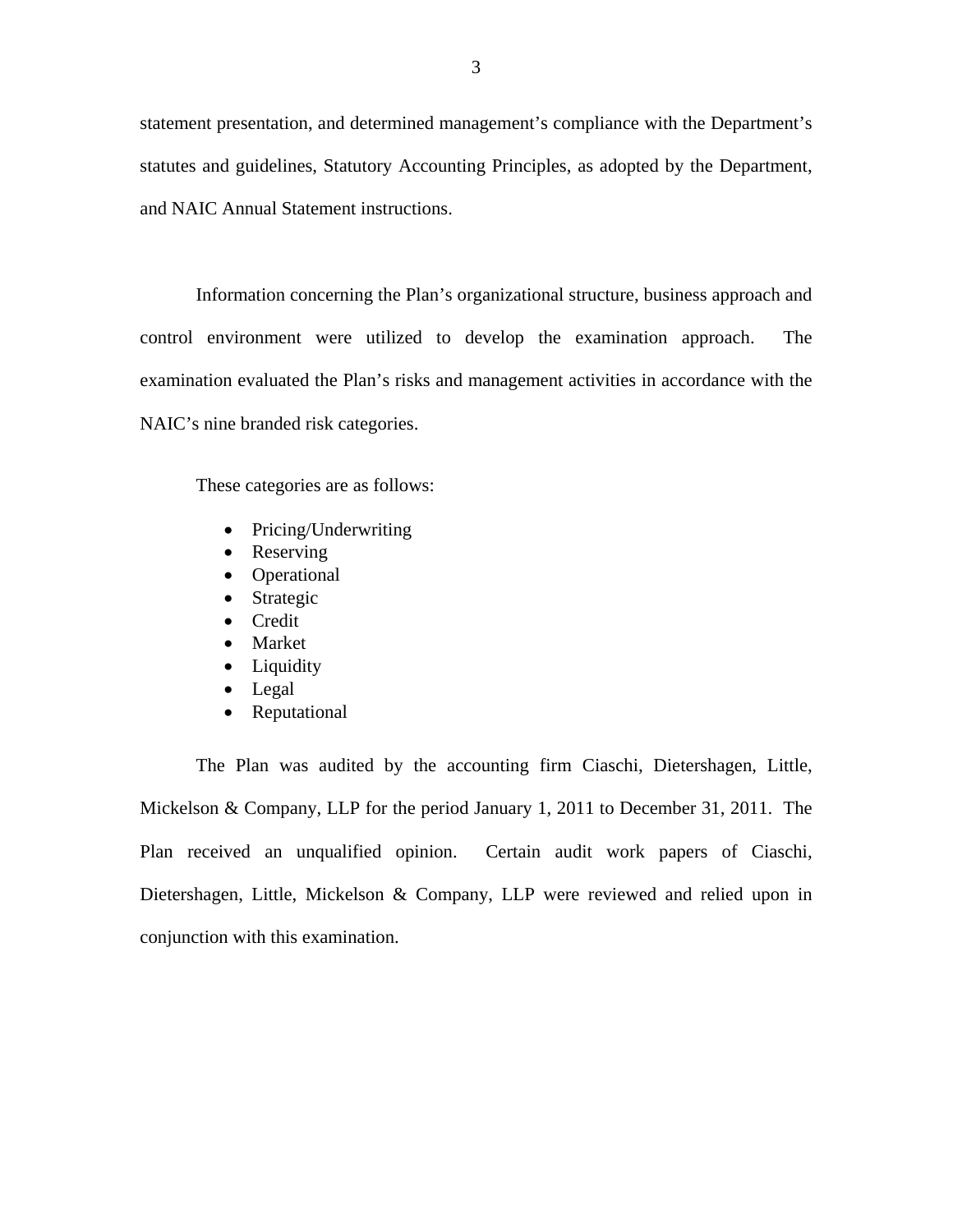<span id="page-5-0"></span>This report on examination is confined to financial statements and comments on those matters which involve departures from laws, regulations or rules, or which require explanation or description.

### **2. DESCRIPTION OF THE PLAN**

Greater Tompkins County Municipal Health Insurance Consortium, was formed by thirteen (13) municipalities ("Participants") which joined together to provide for the evaluation, processing, administration and payment of health benefits through selfinsurance. GTCMHIC provides benefits to covered employees of such municipalities and their eligible dependents as defined in the plan booklet.

On October 1, 2010, the Plan was issued a certificate of authority by the Superintendent of Insurance under Article 47 of the New York Insurance Law. Pursuant to such certificate of authority, the Participants have agreed to share the costs and assume the liabilities for medical, surgical, prescription drugs, and hospital benefits provided to covered employees (including retirees) and their dependents. The Plan began operations on January 1, 2011.

The City of Cortland and the Town of Lansing subsequently joined the Plan on January 1, 2013 under contractual agreements, which required such municipalities to make \$180,000 and \$18,400 reserve contribution buy-ins, respectively.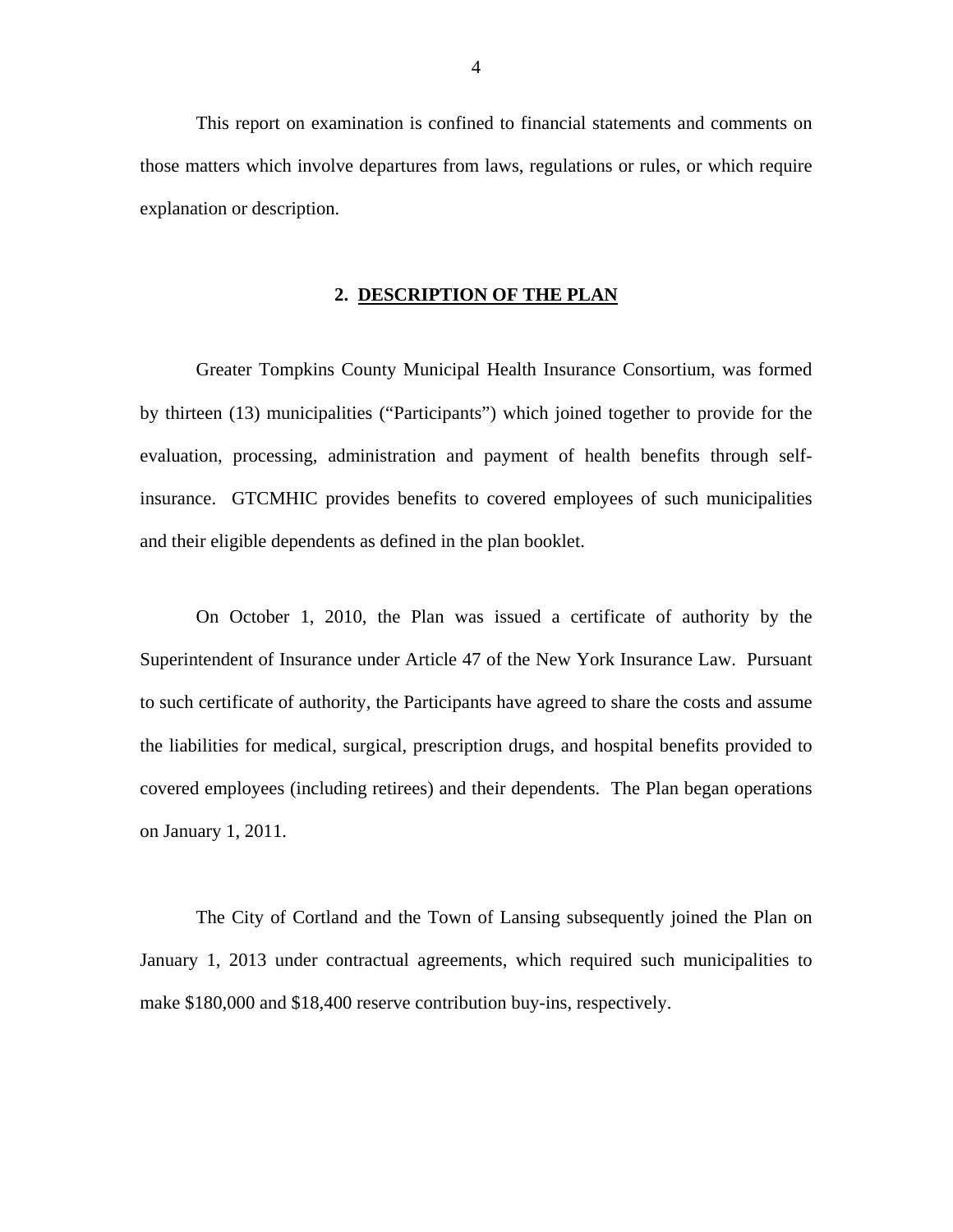As of December 31, 2011, there were thirteen municipalities participating in the Plan, as follows:

City of Ithaca Town of Ithaca County of Tompkins Town of Ulysses Town of Danby Village of Dryden Town of Dryden Village of Groton Town of Groton

Town of Caroline Village of Cayuga Heights Town of Enfield Village of Trumansburg

As noted above, effective January 1, 2013, the Plan's participants increased to a total of fifteen municipalities with the inclusion of the City of Cortland and the Town of Lansing.

### A. Corporate Governance

Pursuant to the Plan's Municipal Cooperation Agreement, management of the Plan is to be vested in a governing board comprised of one representative from each municipality and two labor unions. The governing board of the Plan as of December 31, 2011 was as follows:

Name and Residence **Affiliation** 

George Apgar, Union President,

Donald Barber, Supervisor, Slaterville, New York Town of Caroline

Charles Becker, Village Trustee, Dryden, New York Village of Dryden

Chantalise DeMarco, President CSEA, Cortland, New York County of Tompkins

Ithaca, New York Ithaca Professional Fire Fighters Association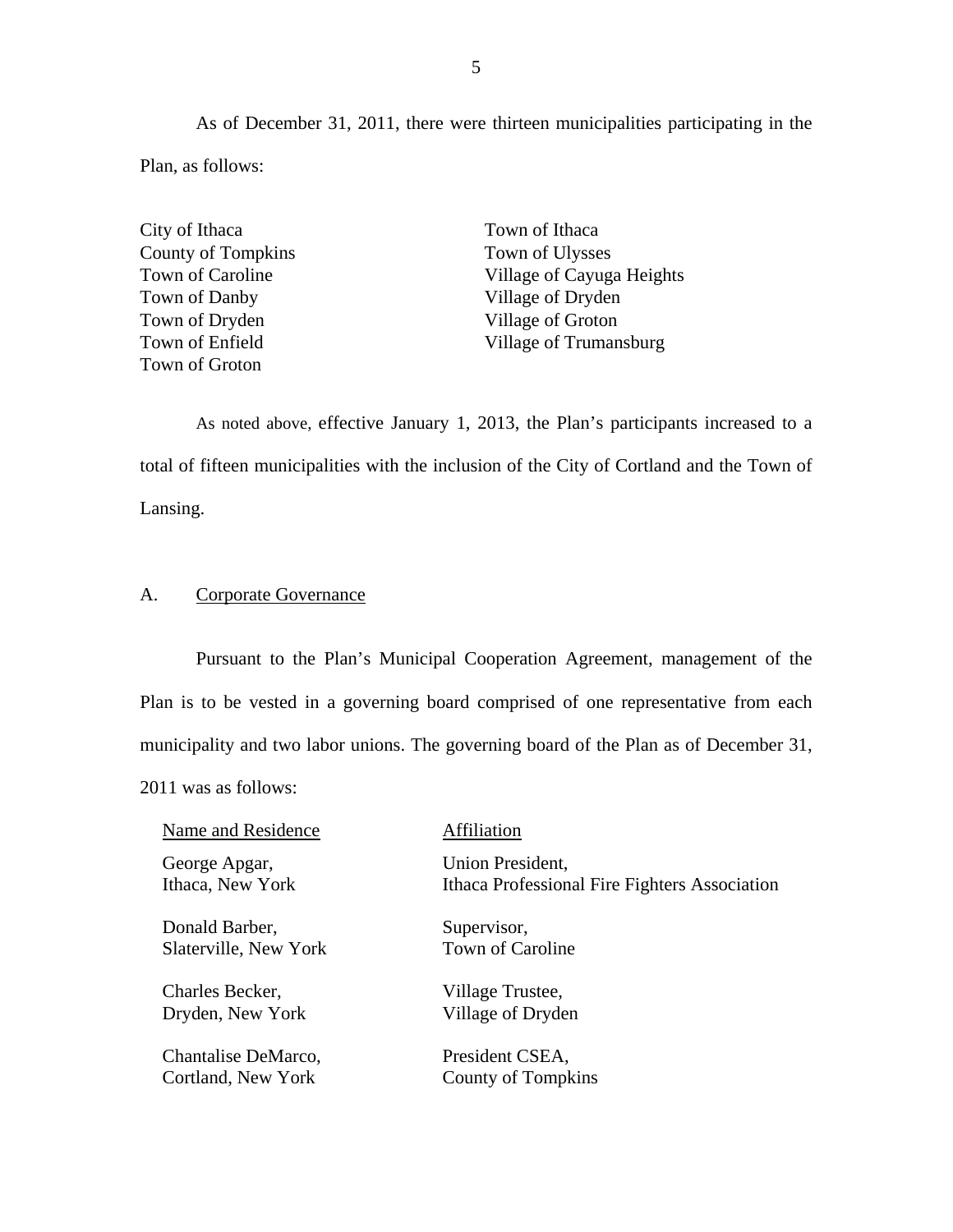### Name and Residence

Judy Drake, Lansing, New York

Anita Fitzpatrick, Jacksonville, New York

Rordan Hart, Trumansburg, New York

Elizabeth Karns, Ithaca, New York

Herb Masser, Ithaca, New York

Glenn Morey, Groton, New York

Svante L. Myrick, Ithaca, New York

Charles V. Rankin, Groton, New York

Laura Shawley, Candor, New York

Mary Ann Sumner, Dryden, New York

Lucia Tyler, Trumansburg, New York

### Affiliation

Human Resources Director, Town of Ithaca

Commissioner of Personnel, County of Tompkins

Village Trustee, Village of Trumansburg

Village Trustee, Village of Cayuga Heights

Town Councilperson, Town of Enfield

Supervisor, Town of Groton

Mayor, City of Ithaca

Village Clerk, Village of Groton

Assistant to Superintendent of Highways, Town of Danby

Supervisor, Town of Dryden

Town Councilperson, Town of Ulysses

Note: Effective January 1, 2013, Mack Cook and Kathrine Miller from the City of Cortland and the Town of Lansing, respectively, joined the governing board.

According to the Municipal Cooperation Agreement, the governing board is required to meet at least quarterly. The Chairperson or two directors may call special meetings at any time. The governing board held meetings every other month during the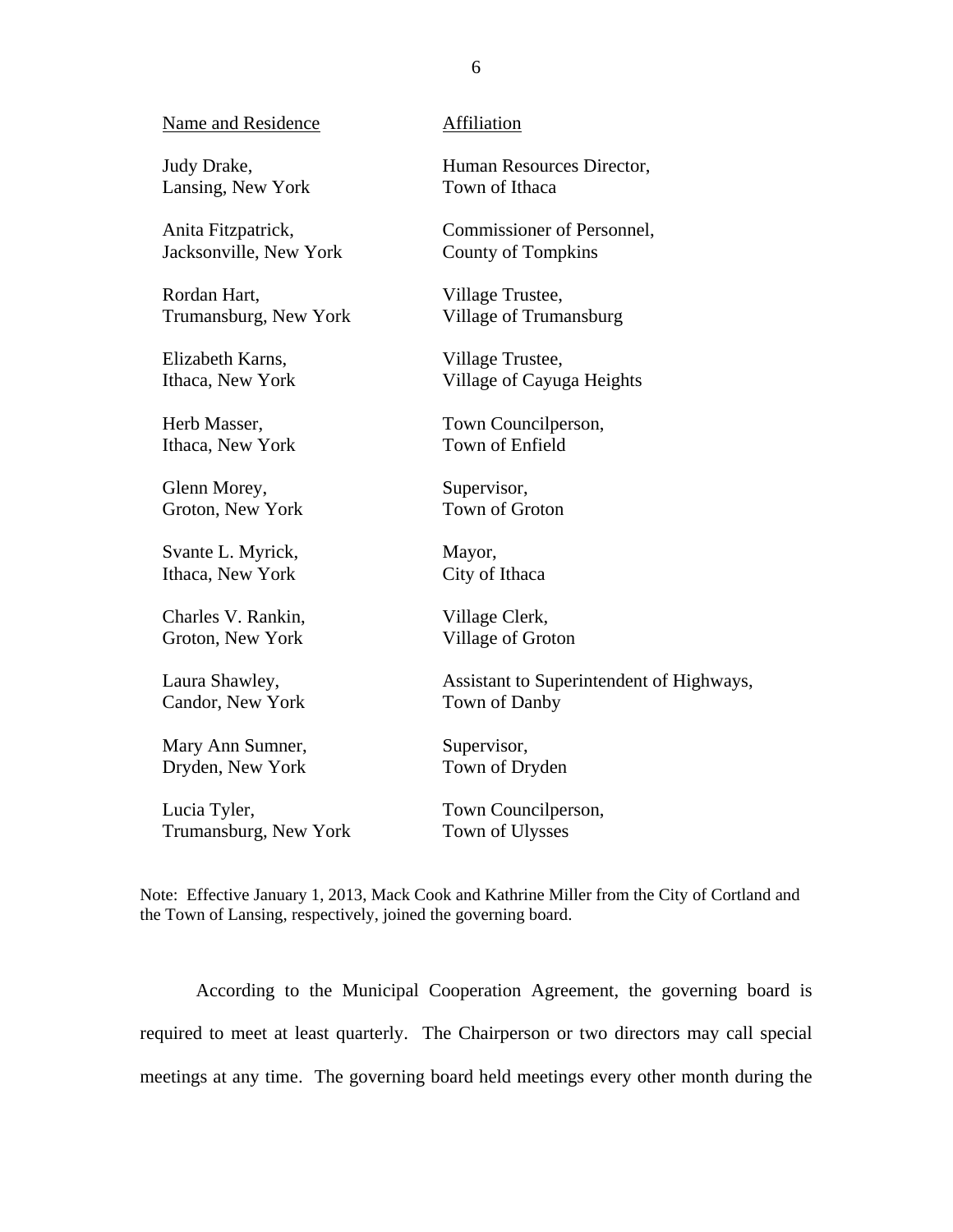period under examination. The minutes of all meetings of the governing board were reviewed. All such meetings were well attended, with all members attending at least 50% of meeting they are eligible to attend.

The officers of the Plan as of December 31, 2011 were as follows:

Officers Title

Donald Barber Steve Thayer Charles Becker David Squires Judy Drake

Board Chair & President Chief Financial Officer Vice Chairperson Treasurer Secretary

The board of governors has designated John G. Powers as the Attorney-in-Fact and custodian for all Plan reports, records, and statements.

A review of the Plan's corporate governance structure revealed that the Plan's governing board did not adopt written procedures that would allow the board to obtain certification, annually, from either an internal auditor or independent CPA that the responsible officers have implemented the procedures adopted by the board.

Also, the board of governors failed to obtain from the Plan's general counsel, a statement that the Plan's current claims adjudication procedures, including those set forth in the current claims manual, are in accordance with applicable statutes, rules and regulations.

It is recommended that, as a prudent business practice, the board of governors adopt written procedures that would require the board to obtain annual certification from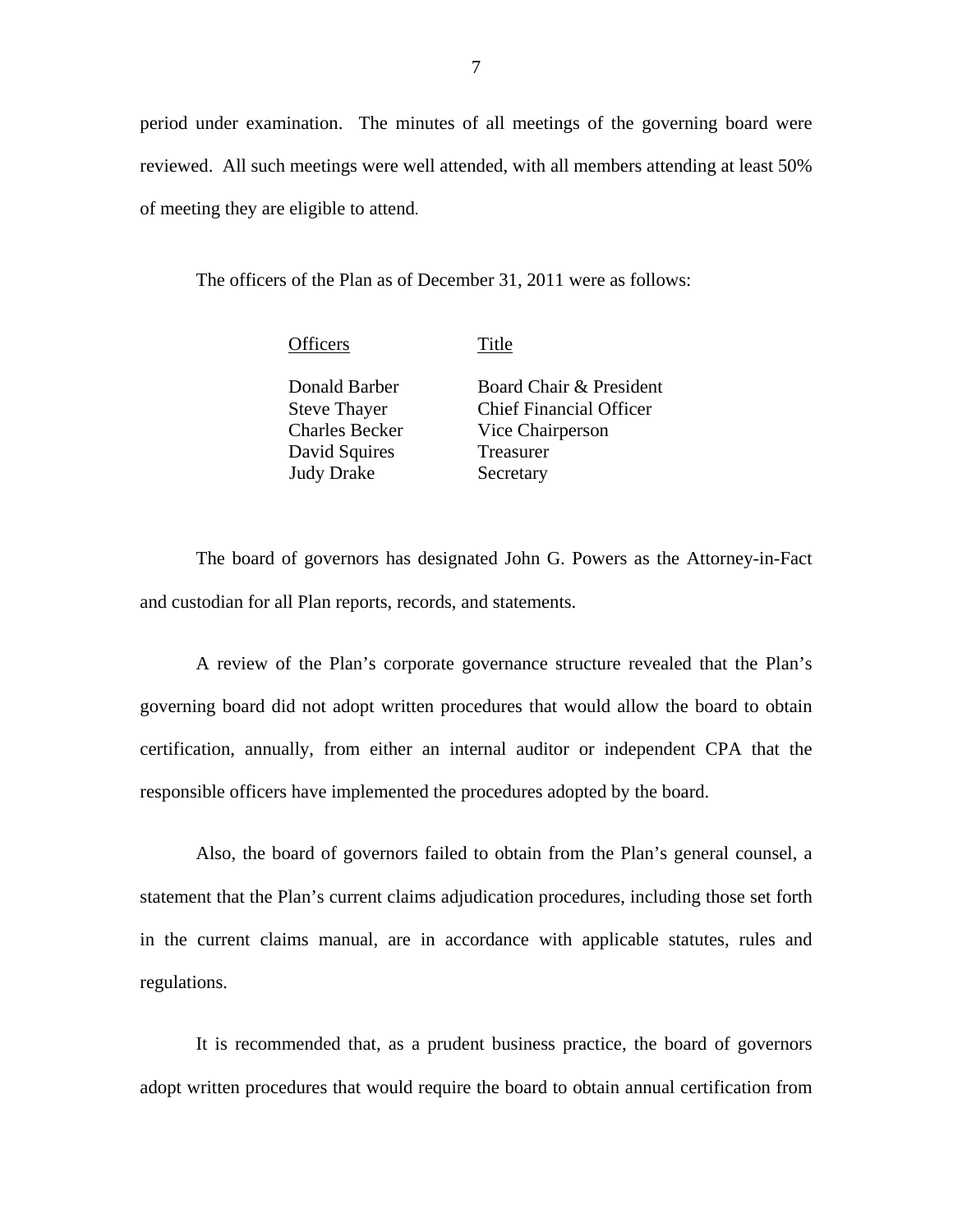either the Plan's internal auditor or independent CPA firm to the effect that the Plan's responsible officers have implemented procedures adopted by the board.

Also, as part of the corporate governance structure, the Plan's responsibilities include overseeing management's handling of the claims adjudication process, which extends to outside parties who, pursuant to an agreement with the Plan, perform claims adjudication on behalf of the Plan.

Excellus Health Plan, Inc. ("Excellus") is the third party administrator ("TPA") for the Plan. Excellus provides processing of the medical and hospital claims, administrative services, preparation and delivery of reports, medical review and managed care services, and maintenance of an adequate provider network under an administrative service agreement.

The Plan did not perform any audits on its TPA, Excellus, including any audits related to member claims to test adherence to the Plan's contract provisions. Nor were any reconciliations performed on claims adjudicated.

It is recommended that, as prudent business practice, the Plan's board of governors obtain annual certifications from its third party claims administrators that claims are being processed in accordance with the Plan Document and applicable Department statutes, rules and regulations. It is also recommended that the Plan's management and board of governors develop a plan for reviewing whether its TPA is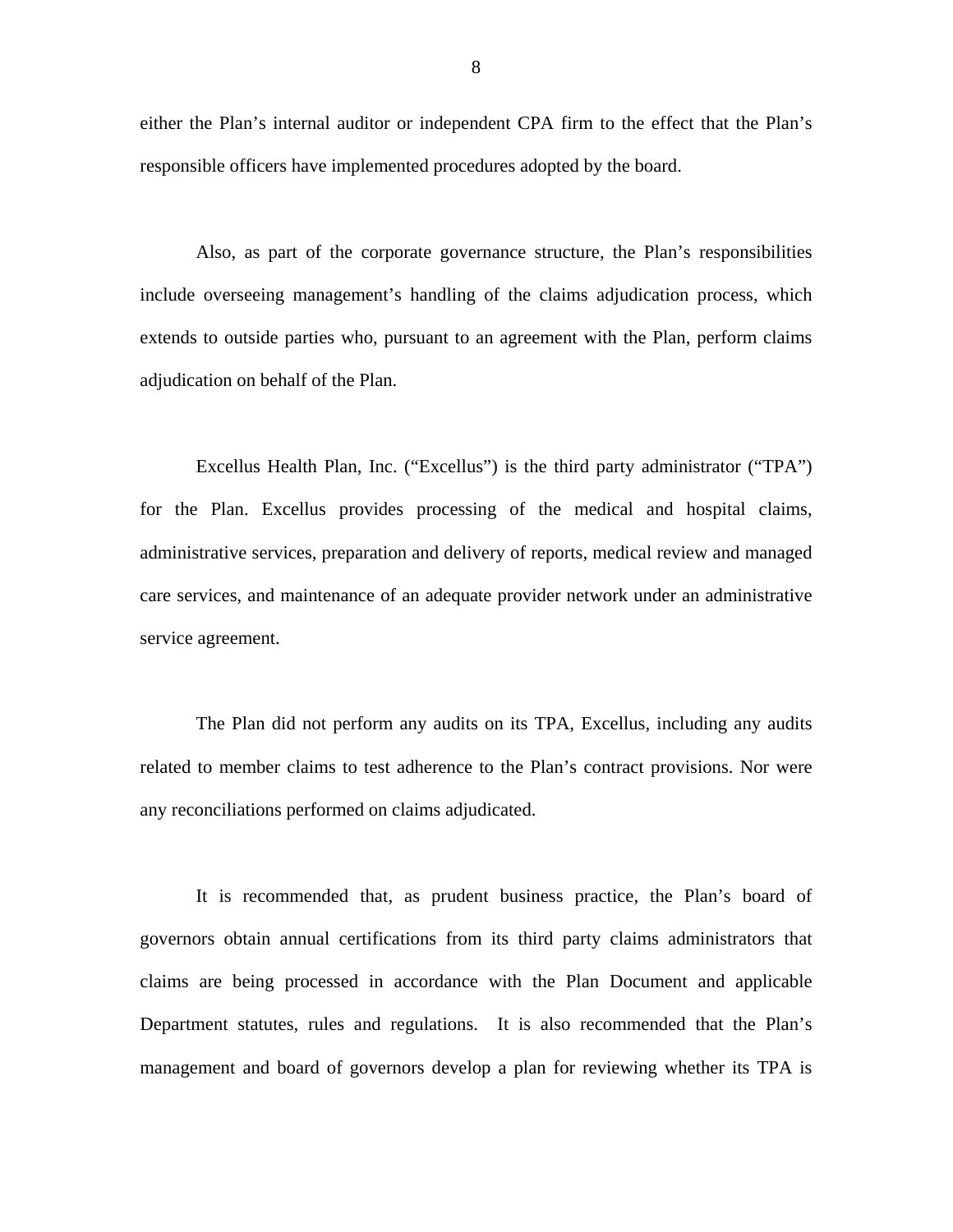<span id="page-10-0"></span>paying its members' claims in accordance with the Plan's contracts and the other services Excellus is to provide.

### B. Territory and Plan of Operation

The Plan provides hospital, medical and pharmacy benefits to eligible members of the participating municipalities in Tompkins County within New York State. The Plan reported annual written premiums of \$25,794,917 for the calendar year ending December 31, 2011. The Plan's enrollment as of December 31, 2011, was 1,991.

## C. Stop-Loss Coverage

As required by Section 4707 of the New York Insurance Law, the Plan maintains both aggregate stop-loss coverage and specific stop-loss coverage. The provider of the stop-loss coverage is authorized in New York. The following is a summary of the Plan's stop-loss program as of December 31, 2011:

Type Limits Excess of loss (one layer) 100% of \$750,000, excess of

\$250,000 per member, lifetime

Aggregate excess of loss \$1,000,000 excess of annual aggregate attachment point (\$23,095,835), for the current contract period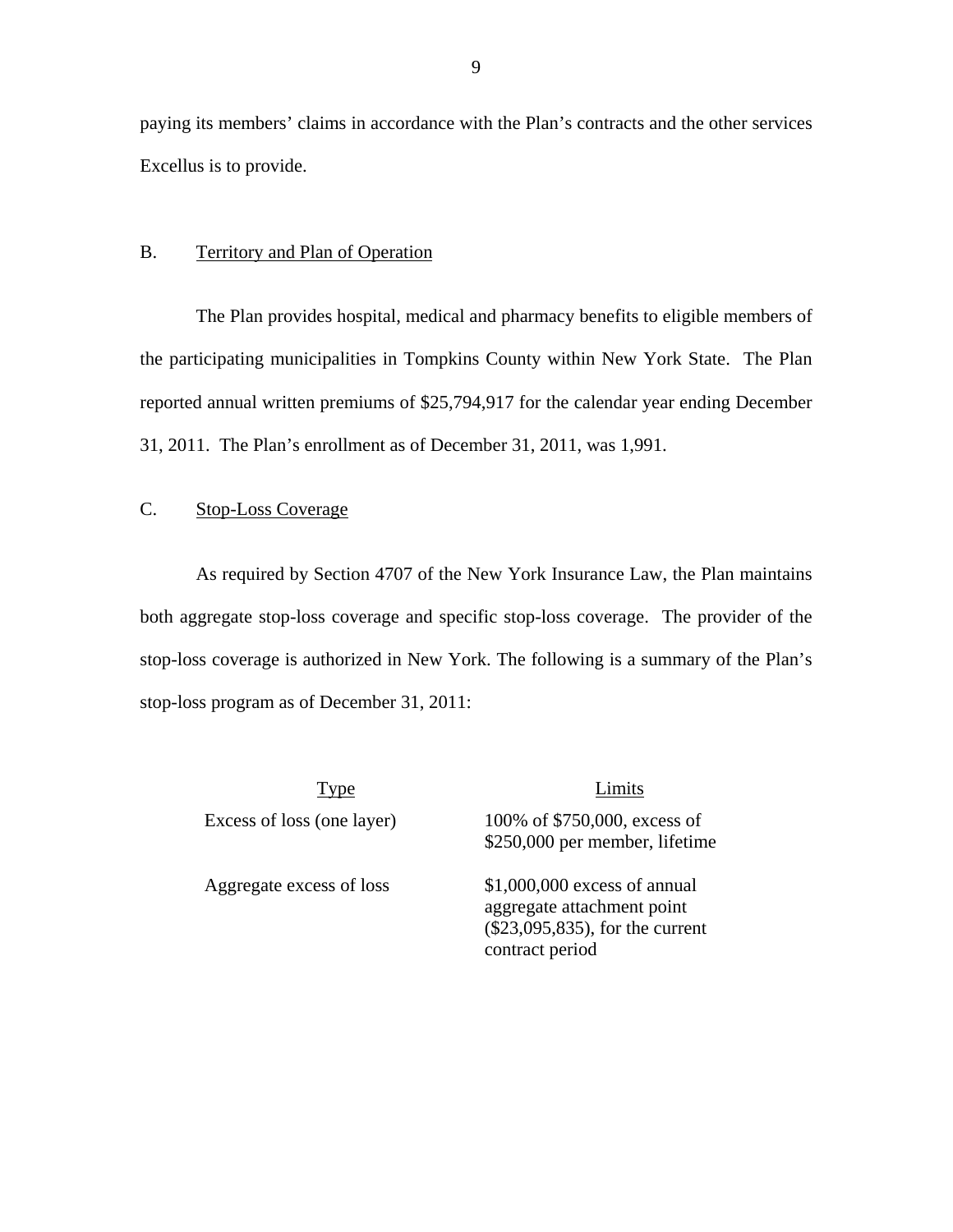### <span id="page-11-0"></span>D. Administrative Services Agreements

The Plan entered into contractual agreements with the following vendors which

provided various administrative services to the Plan:

- Excellus Health Plan, Inc. ("Excellus") provides for the processing of the Plan's medical and hospital claims, administrative services, preparation and delivery of reports required under the administrative service agreement, medical review and managed care services, and maintenance of an adequate provider network.
- Express Scripts/Medco maintains an electronic system for processing and paying prescription drug claims and furnishing related services through a network of pharmacies and other professional facilities, for the purpose of administering the Plan's prescription drug benefit. Effective January 1, 2013, ProAct replaced Express Scripts/Medco as the Pharmacy Benefit Manager for the Plan.
- Locey & Cahill, LLP an independent consultant, performs consulting services for the Plan related to rates, benefits and enrollment. The firm assists in the review and revision of the plan benefit structure and design. The firm's compensation is approved by the Board of Directors.
- John D. Stiefel, FSA, MAAAA performs actuarial services for the Plan. Mr. Stiefel is a member of Locey & Cahill, LLP.
- Ciaschi, Dietershagen, Little, Mickelson & Company, LLP provided accounting support and auditing services to the Plan during the examination period.

## F. Accounts and Records

During the course of the examination, it was noted that the Plan's treatment of certain items was not in accordance with New York Insurance Law or annual statement instructions. A description of such items is as follows: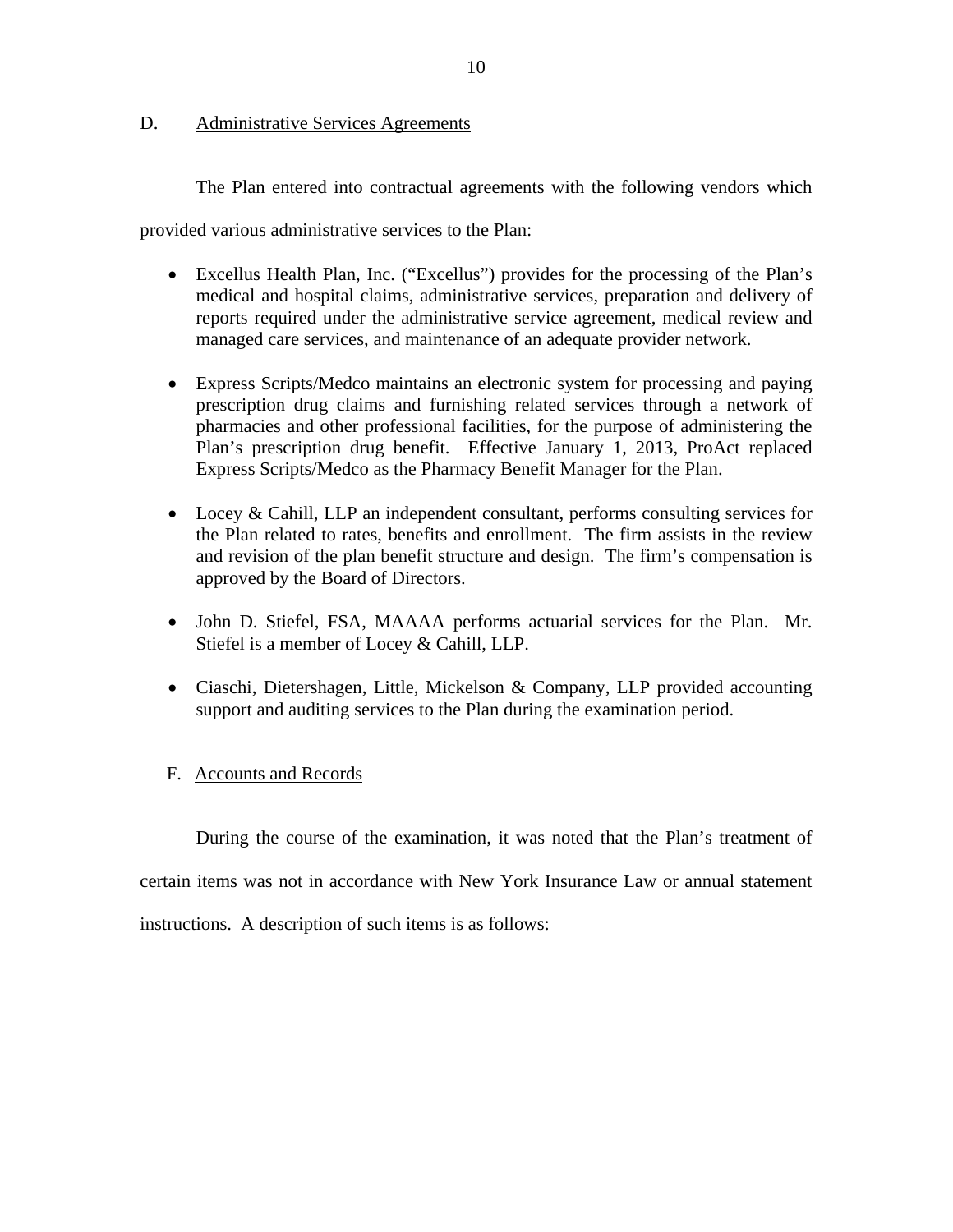### Contingent Reserve

Section 4706(a)(5) of the New York Insurance Law states, in part,

"(a) … the governing board of a municipal cooperative health benefit plan shall establish a reserve fund, and the plan's chief fiscal officer shall cause to be paid into the reserve fund the amounts necessary to satisfy all contractual obligations and liabilities of the plan, including: …

(5) a surplus account, established and maintained for the sole purpose of satisfying unexpected obligations of the municipal cooperative health benefit plan in the event of termination or abandonment of the plan …"

The Plan's contingent reserve reported in its revised annual statement filing as of

December 31, 2011 (revised as of February 22, 2013), was impaired in the amount of

\$40,127. Such impairment was eliminated as of March 31, 2012.

It is recommended that the Plan maintain its contingent reserve in compliance

with Section  $4706(a)(5)$  of the New York Insurance Law.

### Annual and Quarterly Statement Preparation

During the examination period, the Plan revised its annual  $\&$  quarterly statements numerous times without completing the Jurat page appropriately. In certain instances, such Jurat page did not include the appropriate officers' signatures or amendment number.

It is recommended that the Plan take steps to complete its annual and quarterly statements in accordance with the annual and quarterly statement instructions and avoid the occasion to revise its filed statements.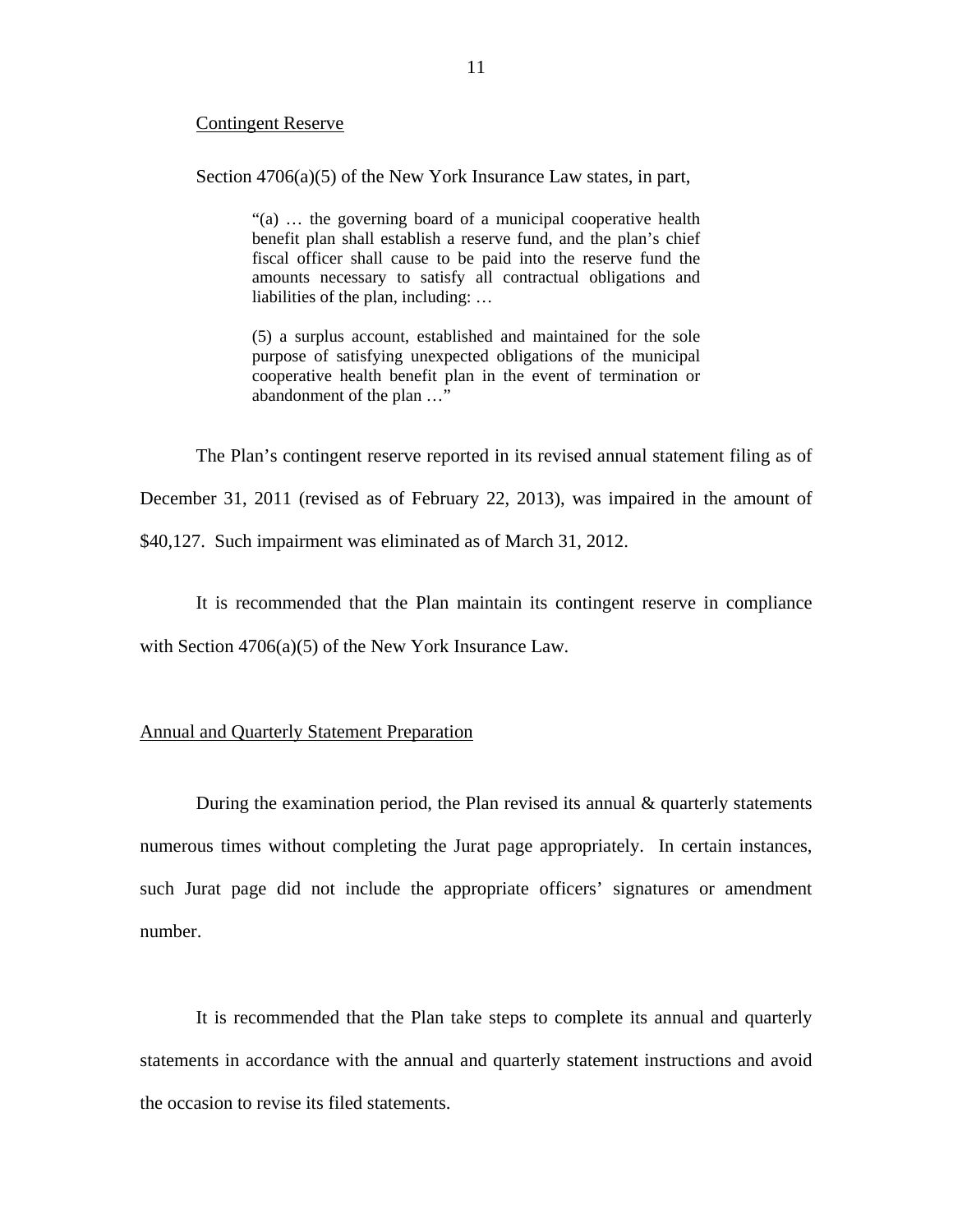It is also recommended that when a revised annual or quarterly statement is submitted to the Department that the Plan completes the Jurat Page with the appropriate officers' signatures affixed and the amendment number included.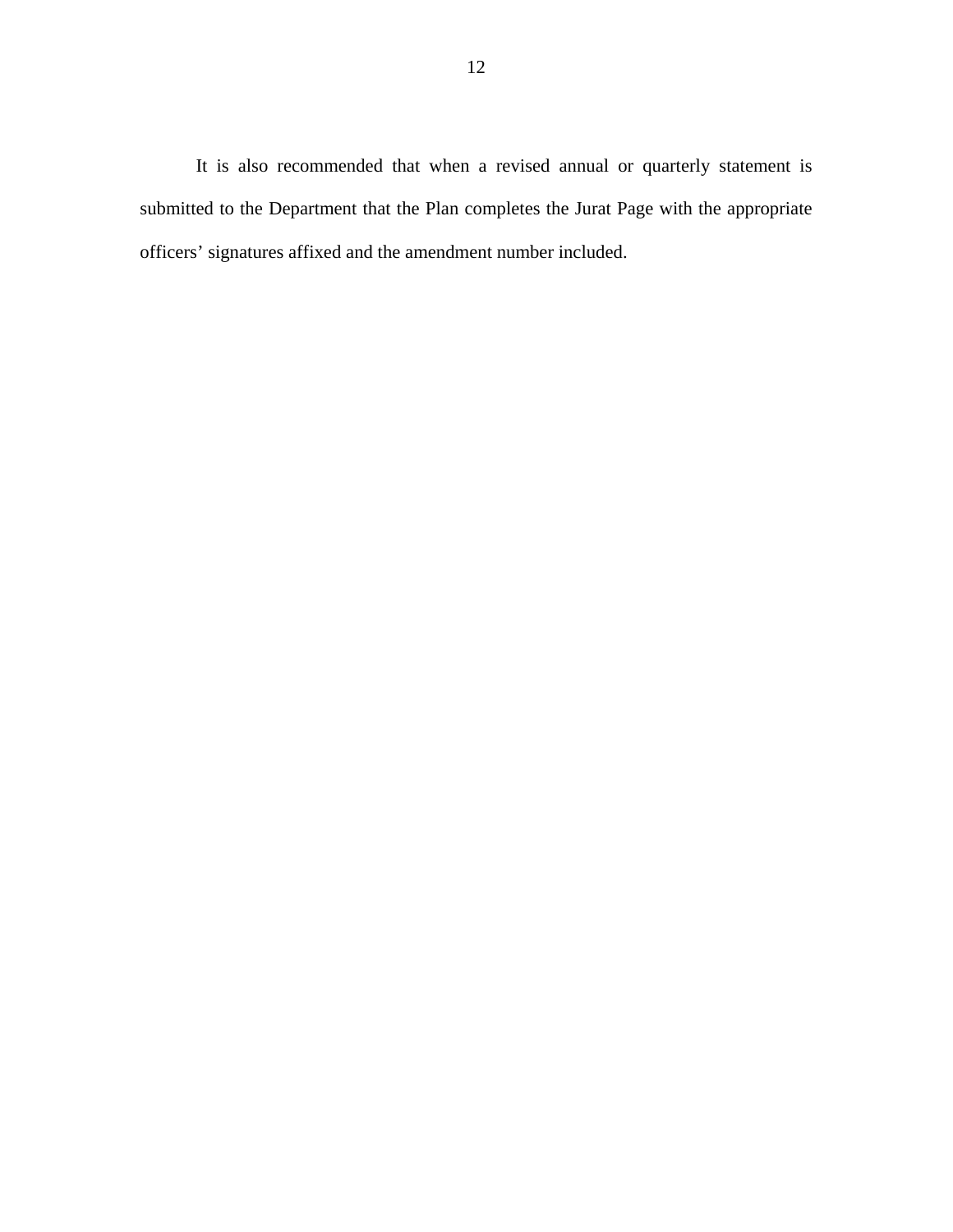### **3. FINANCIAL STATEMENTS**

<span id="page-14-0"></span>The following statements show the assets, liabilities and net worth as of December 31, 2011, as contained in the Plan's 2011 filed annual statement, a condensed summary of operations and a reconciliation of the net worth account for each of the years under review. The examiner's review of a sample of transactions did not reveal any differences which materially affected the Plan's financial condition as presented in its financial statements contained in the December 31, 2011 filed annual statement..

The firm of Ciaschi, Dietershagen, Little, Mickelson & Company, LLP was retained by the Plan to audit the Plan's combined financial statements of financial position as of December 31, 2011' and the related statements of operations, net worth and cash flows for the year then ended.

Ciaschi, Dietershagen, Little, Mickelson & Company, LLP concluded that the statutory financial statements presented fairly, in all material respects, the financial position of the Plan at the respective audit dates. Balances reported in these financial statements were reconciled to the corresponding years' annual statements.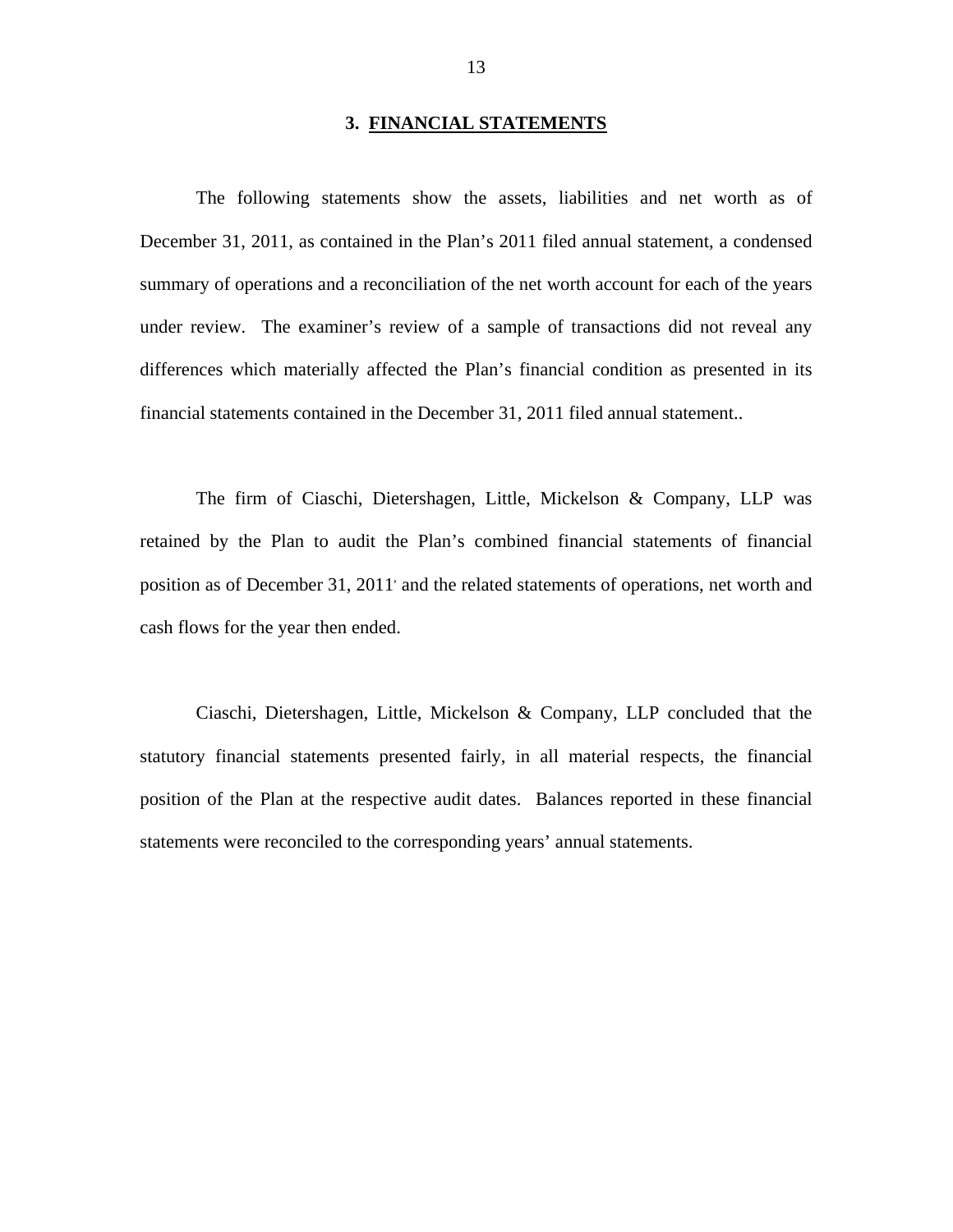# A. Balance Sheet

|                                                                    | Examination          | Plan               |
|--------------------------------------------------------------------|----------------------|--------------------|
| Assets                                                             |                      |                    |
| Cash and cash equivalents                                          | \$2,018,827          | \$2,018,827        |
| <b>Restricted cash</b>                                             | 1,226,995            | 1,226,995          |
| Stop loss insurance recoveries                                     | 109,090              | 109,090            |
| Prescription drug rebate payments<br>Excellus BCBS pre-paid claims | 213,887              | 213,887            |
| (Advance Deposit)                                                  | 718,000              | 718,000            |
| Prepaid insurance                                                  | 33,255               | 33,255             |
| <b>Total Assets</b>                                                | \$4,320,054          | \$4,320,054        |
| Liabilities                                                        |                      |                    |
| Accounts payable                                                   | $\mathcal{S}$<br>407 | \$<br>407          |
| Claims payable                                                     | 3,043,382            | \$3,043,382        |
| <b>Unearned Premium</b>                                            | 26,646               | 26,646             |
| <b>Total Liabilities</b>                                           | \$3,070,435          | \$3,070,435        |
| <b>Net Worth</b>                                                   |                      |                    |
| Contingency reserves                                               | \$1,289,746          | \$1,289,746        |
| Retained earnings/fund balance                                     | (40, 127)            | (40, 127)          |
| <b>Total Net Worth</b>                                             | \$1,249,619          | \$1,249,619        |
| <b>Total Liabilities and Net Worth</b>                             | <u>\$4,320,054</u>   | <u>\$4,320,054</u> |

 Note: The Plan's contingent reserve of \$1,289,746 was impaired in the amount of \$40,127 as of December 31, 2011. Such impairment was eliminated as of March 31, 2012.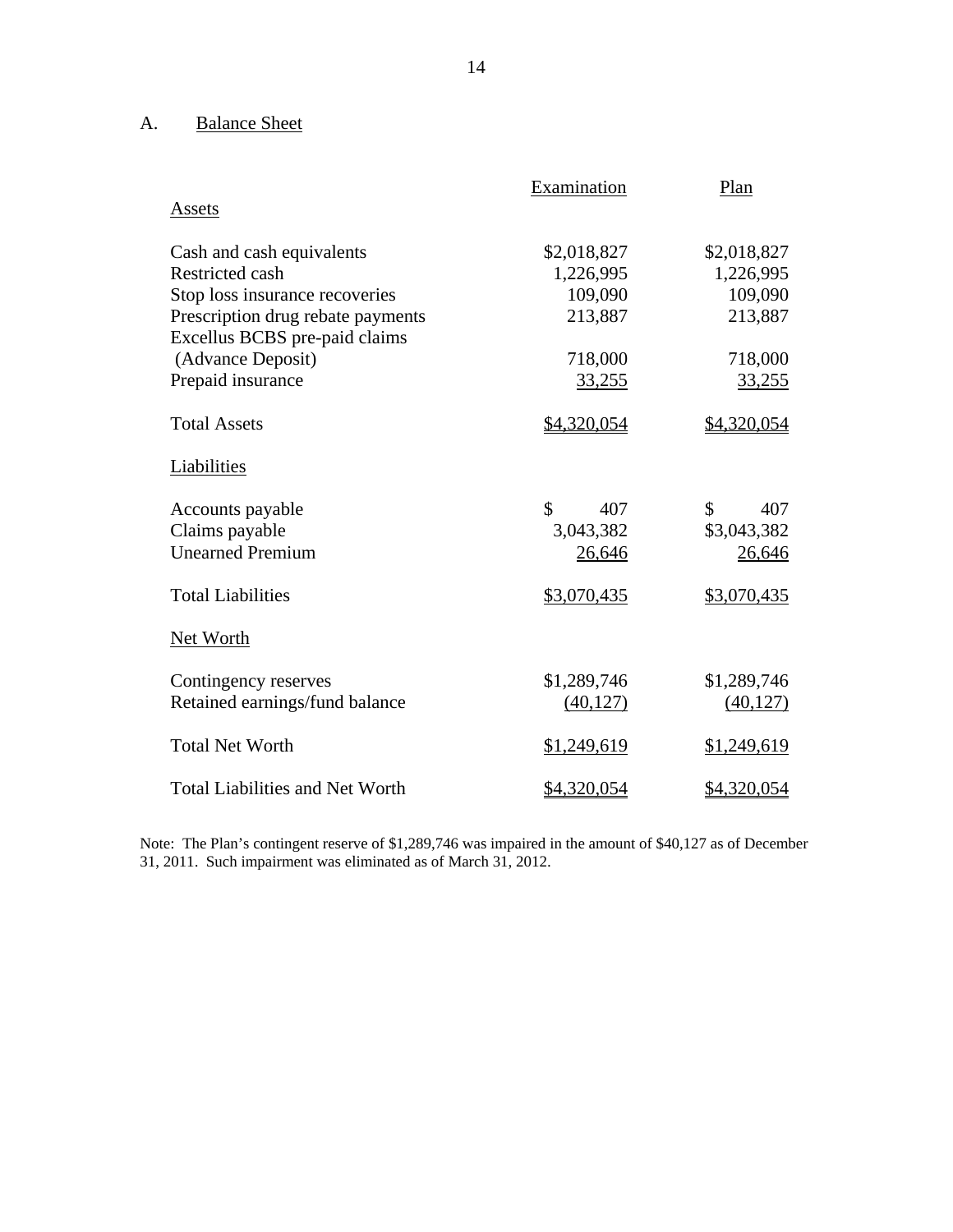# B. Statement of Revenues, Expenses and Net Worth

Net worth increased \$25,883 during the examination period, October 1, 2010 through December 31, 2011, detailed as follows:

# **Revenues:**

| Premiums                                                | \$26,012,280   |                 |
|---------------------------------------------------------|----------------|-----------------|
| Investment income                                       | 6,849          |                 |
| Insured ancillary benefits                              | 47,542         |                 |
| Prescription drug rebates                               | 434,008        |                 |
| Stop-loss insurance reimbursements                      | 147,232        |                 |
| NYS shared municipal services incentive grant funds     | 119,752        |                 |
| Total revenues                                          |                | \$26,767,663    |
| <b>Expenses:</b>                                        |                |                 |
| Hospital and medical claims                             | \$18,379,345   |                 |
| Drug claims                                             | 6,756,840      |                 |
| NYS graduate medical expense tax                        | 188,960        |                 |
| Insurance (Directors & Officers/Professional Liability) | 22,211         |                 |
| <b>Coordination</b> fees                                | 91,534         |                 |
| Insured ancillary benefits                              | 50,587         |                 |
| Claims subtotal                                         | \$25,489,477   |                 |
| Reinsurance expenses net of recoveries                  | <u>410,627</u> |                 |
| Net claims incurred                                     | \$25,900,104   |                 |
| Administrative expenses                                 | 841,676        |                 |
| Total expenses                                          |                | 26,741,780      |
| Net income                                              |                | <u>\$25,883</u> |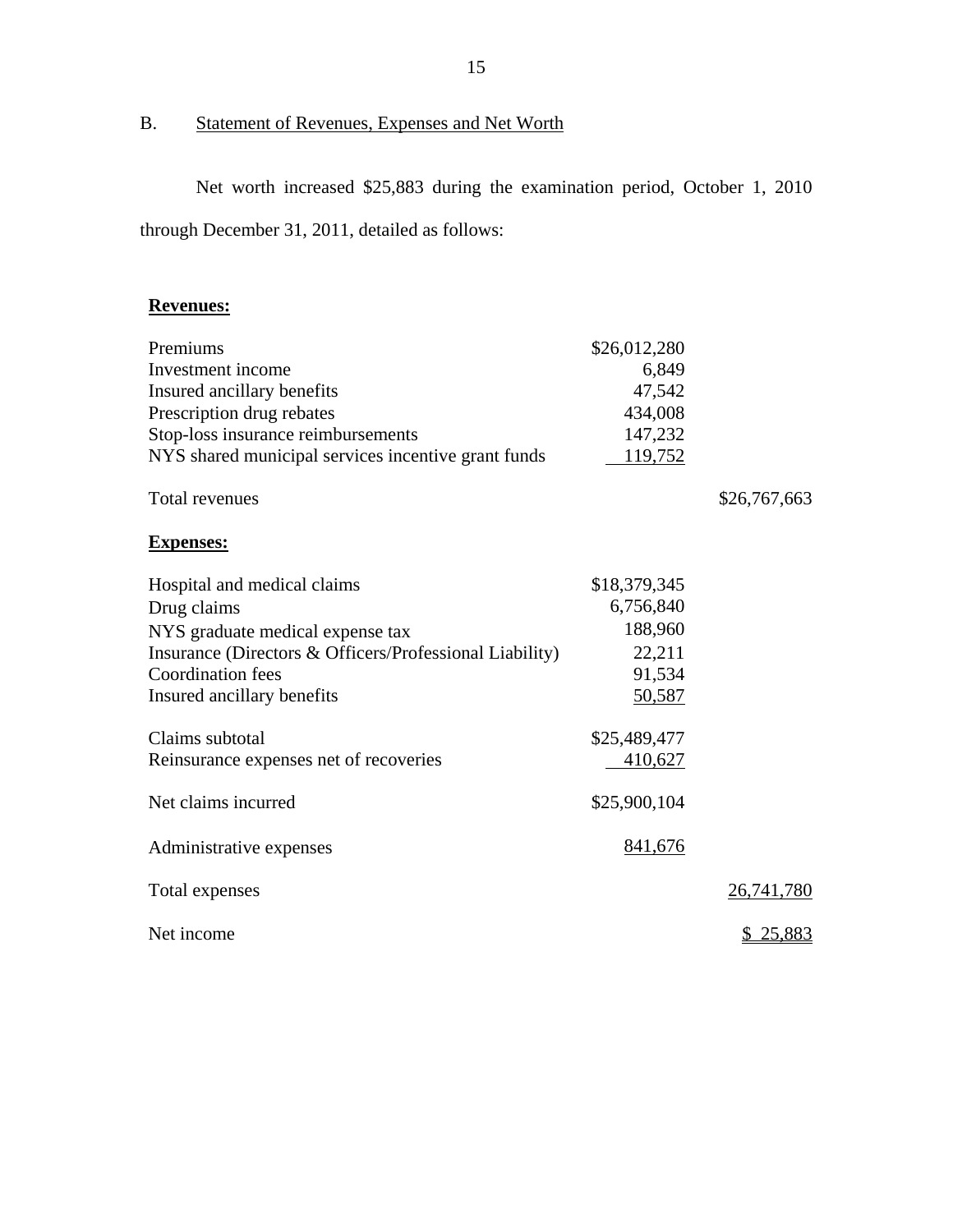### Change in Net Worth

Net worth as of October 1, 2010 \$1,223,736

|                                                                  | Gain in<br>Net Worth | Loss In<br>Net Worth |             |
|------------------------------------------------------------------|----------------------|----------------------|-------------|
| Net income                                                       | \$25,883             |                      |             |
| Net increase in net worth                                        |                      |                      | 25,883      |
| Net worth, per report on examination,<br>as of December 31, 2011 |                      |                      | \$1,249,619 |

### **4. CLAIMS PAYABLE**

The examination liability of \$3,043,382 is the same as the amount reported by the Plan as of December 31, 2011.

The Plan's liability for unpaid claims was established in accordance with the requirements of Section 4706(a)(1) of the New York Insurance Law. The Plan received permission from the Department at the time its license was issued to reduce the required (per Section  $4706(a)(1)$ ) minimum amount of its unpaid claims reserve from 25% of total expected incurred claims and expenses to 12% of total expected incurred claims and expenses.

The examination analysis of the claims unpaid reserve was conducted in accordance with generally accepted actuarial principles and practices and was based on statistical information contained in the Plan's internal records and in its filed annual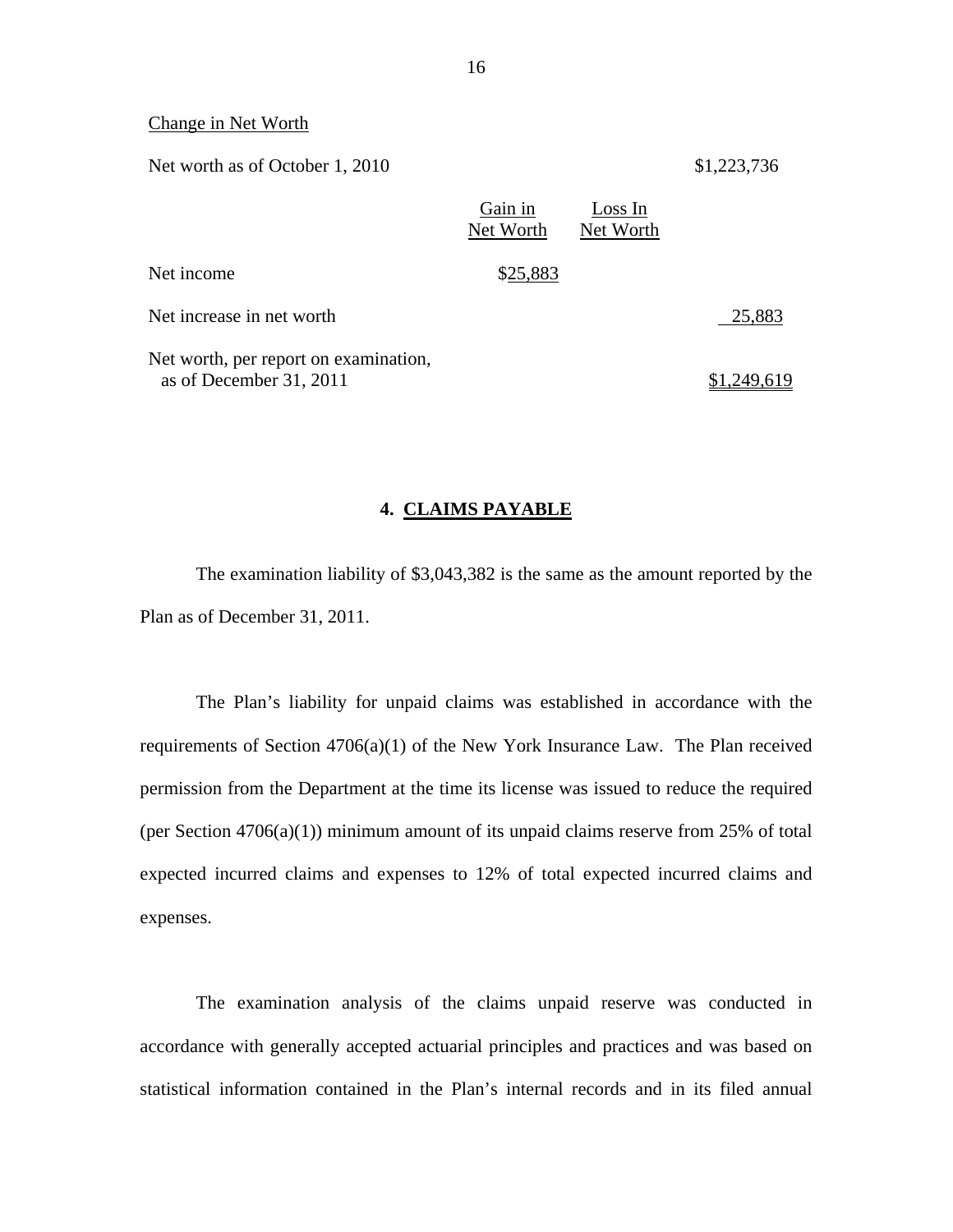<span id="page-18-0"></span>statements as verified during the examination. The examination analysis was based upon actual payments made through a point in time, plus an estimate for claims remaining unpaid at that date.

### **5**. **MARKET CONDUCT ACTIVITIES**

In the course of this examination, a review was made of the manner in which the Plan conducts its business practices and fulfills its contractual obligations to subscribers and claimants. The review was general in nature and is not to be construed to encompass the more precise scope of a market conduct examination.

The general review was directed at practices of the Plan in the following areas:

- (A) Claims review
- (B) Policy forms/benefits
- (C) Complaints
- (D) Underwriting and rating
- (E) Utilization review

### A. Claims Review

### Claims attribute review

The Plan's third party claims administrator, Excellus Health Plan, Inc., a corporation licensed pursuant to Article 43 of the New York Insurance Law, utilizes three different claim systems to adjudicate the Plan's claims. Each of the systems adjudicates different types of claims, including full indemnity, comprehensive and Medicare (use is also broken out by region.) The examiner reviewed a total of 110 claims; 50 from the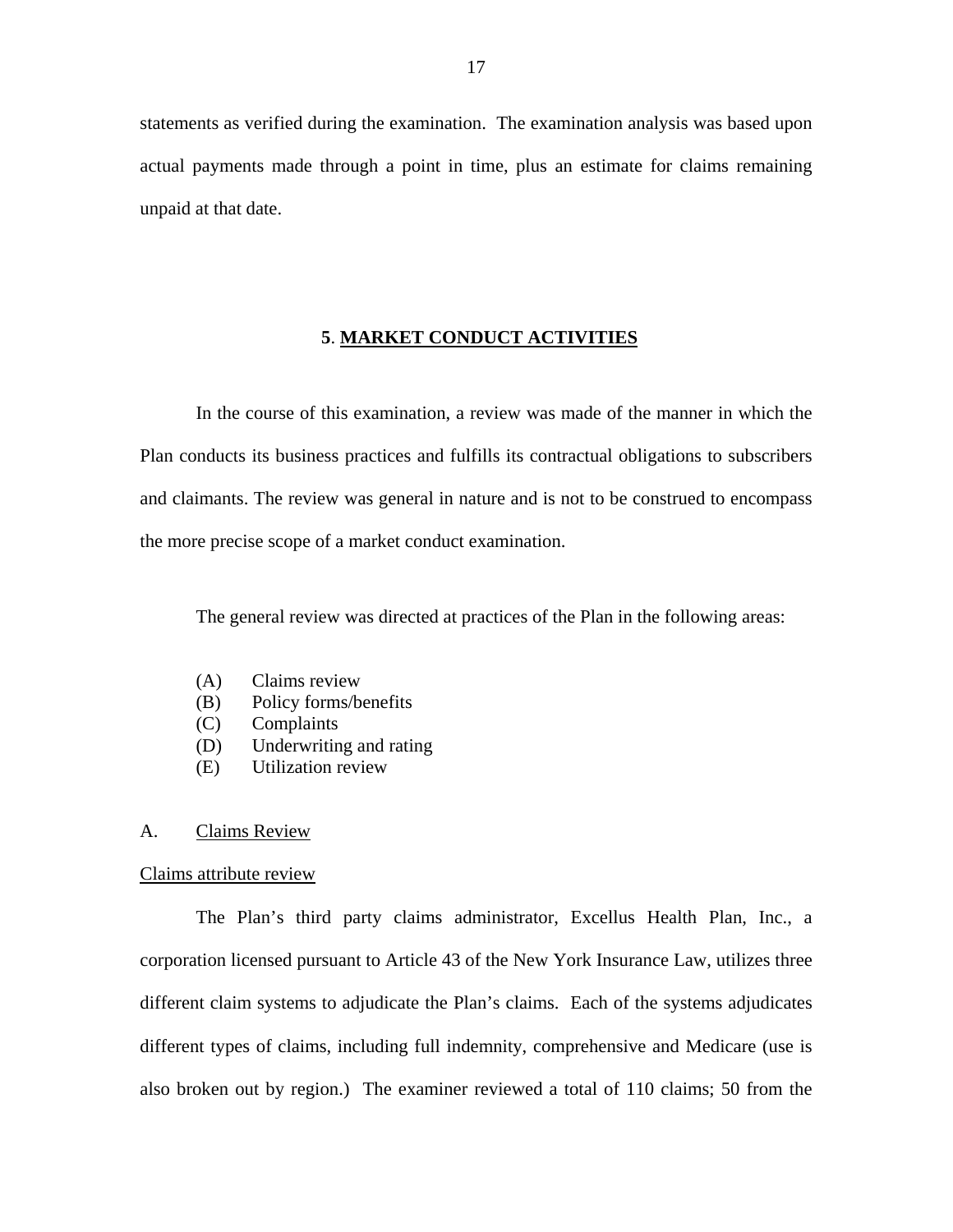LRSP system, 50 from CAPS system, and 10 from the ICPS system adjudicated during the period January 1, 2011 to December 31, 2011. The sample items were used to test for verification/compliance of eligibility, fee schedules, co-payments, deductibles, treatment plan authorization, explanation of benefits statements (EOBs) and, where appropriate, compliance with Article 49 of the New York Insurance Law (Utilization review / External appeal).

The claims attribute review did not reveal any problem areas.

### Claims prompt payment review

A review to test for compliance with the Prompt Pay Law, Section 3224-a of the New York Insurance Law, was performed by using a statistical sampling methodology covering claims submitted to the Plan during the period January 1, 2011 through December 31, 2011.

The review of the Plan's submitted medical and hospital claims data for the period January 1, 2011 through December 31, 2011, relative to compliance with Section 3224-a of the New York Insurance Law did not reveal any problem areas.

### B. Policy Forms/Benefits

Section 4709(b) of the New York Insurance Law states, in part:

"(b) The summary plan description shall be subject to regulation as if it were a health insurance subscriber certificate, provided that the superintendent may modify or suspend any provision of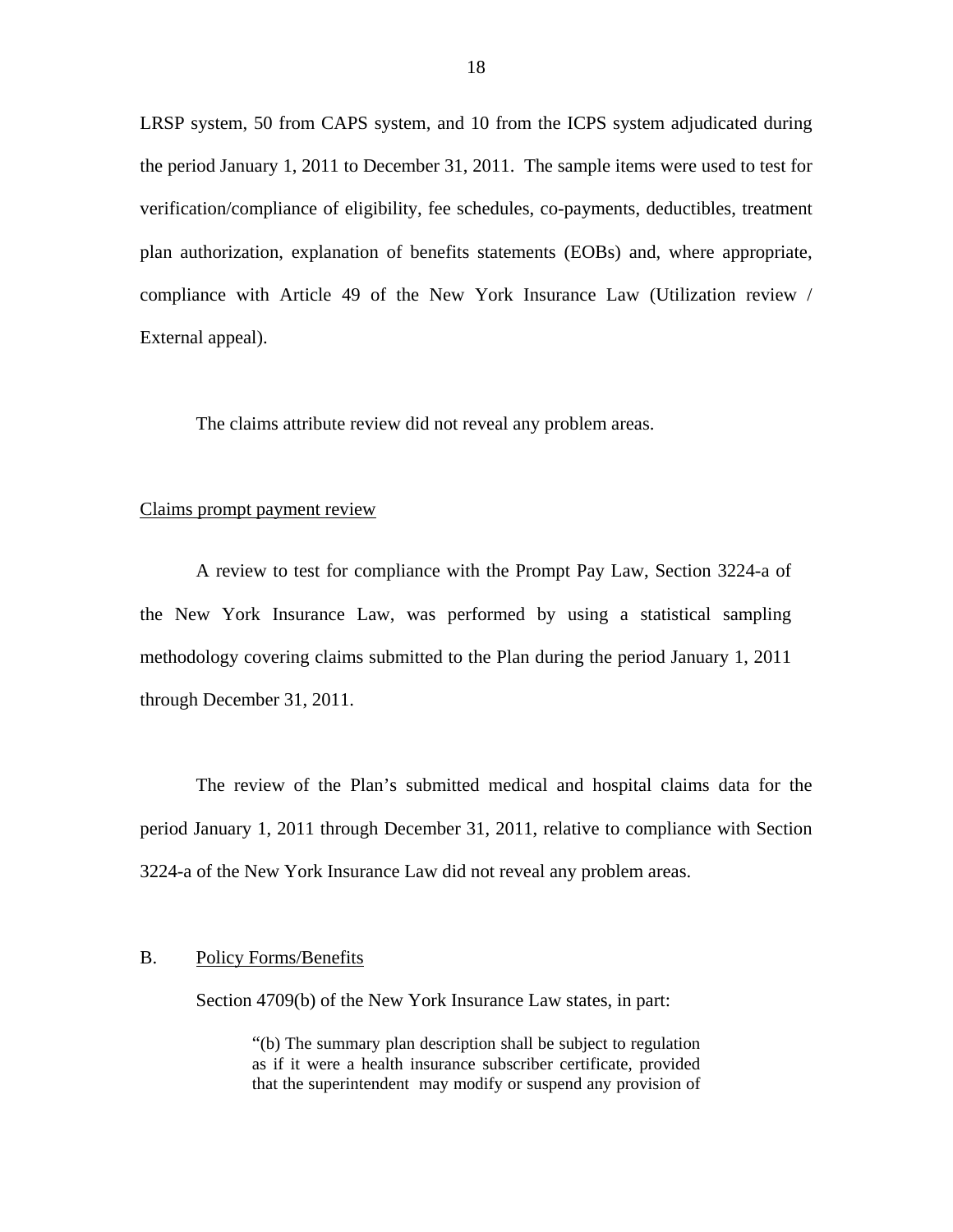this chapter or regulation promulgated thereunder pertaining to scope or type of coverage …"

Section 3201(b)(1) of the New York Insurance Law states in part:

"No policy form shall be delivered or issued for delivery in this state unless it has been filed with and approved by the superintendent as conforming to the requirements of this chapter and not inconsistent with law …"

Effective January 1, 2011, the Plan began offering Blue Healthy Choices Lifestyle benefits to the Village of Dryden members; whereby members could receive up to a maximum of \$300/per year for certain stated wellness activities (health fitness club, teeth whitening, eye surgery, toddler gym and swim programs).

The Plan failed to submit its Wellness Program and reimbursement policy forms, to the Superintendent for approval prior to implementation.

It is recommended that the Plan file for approval its policy benefits forms with the Department in compliance with the requirements of Sections 4709(b) and 3201(b)(1) of the New York Insurance Law. Further, it is recommended that the Plan refrain from issuing any policy benefits forms that have not been approved by the Department.

### C. Complaints

Department (Insurance) Circular Letter No. 11 (1978) states in part the following: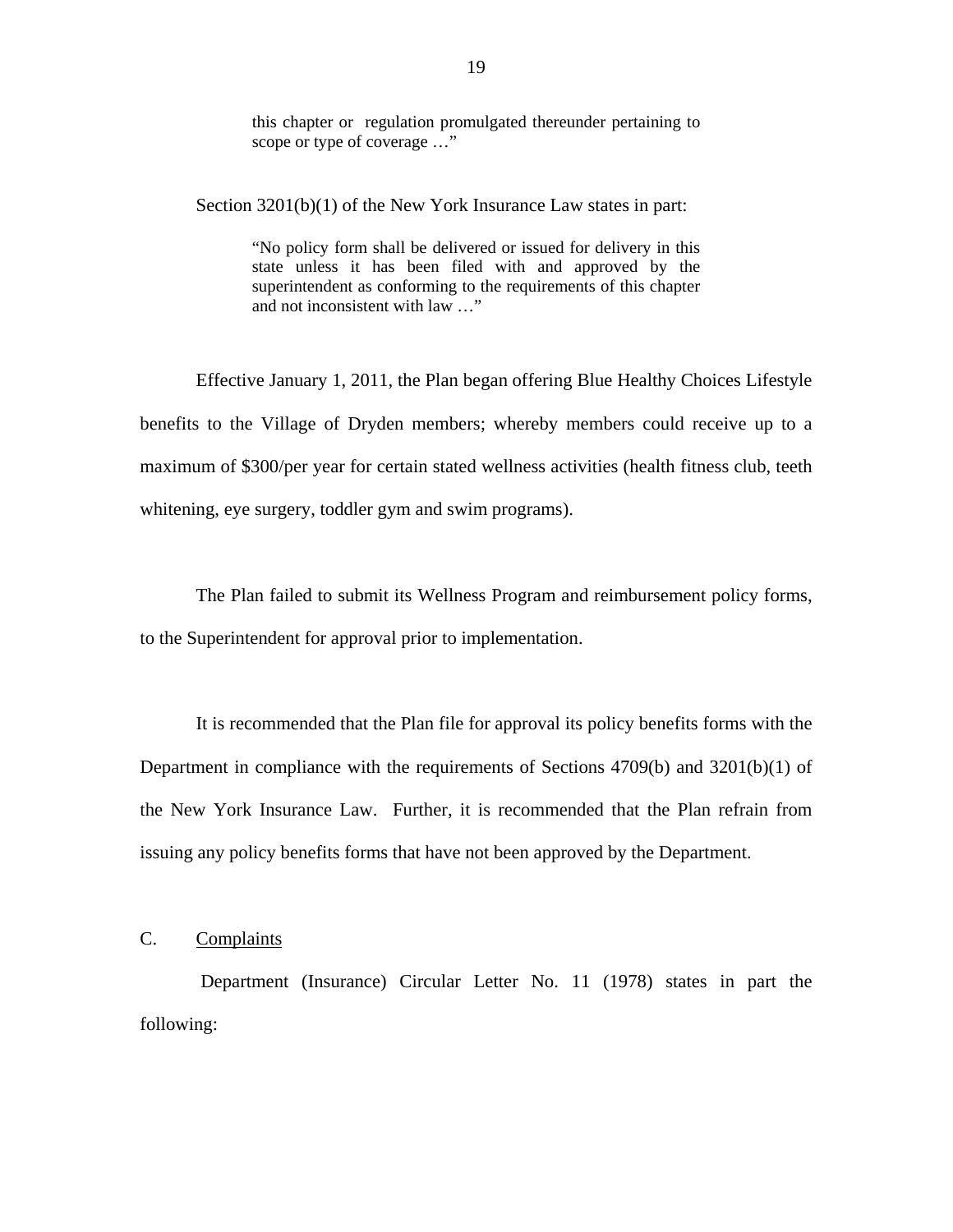"… As part of its complaint handling function, the company's consumer services department will maintain an ongoing central log to register and monitor all complaint activity …"

It was determined that the Plan did not maintain an ongoing central log as part of its complaint handling function.

It is recommended that the Plan, as a good business practice, maintain a complaint

log in a manner consistent with Department (Insurance) Circular Letter No. 11 (1978).

### D. Utilization Review

Section 4916(b) of the New York Insurance Law states**:** 

"Each health care plan and external appeal agent shall annually, in such form as the superintendent shall require, report the number of external appeals requested by insureds and the outcomes of any such external appeals."

The Plan did not report to the superintendent the number of external appeals requested by its insureds.

It is recommended that the Plan comply with Section 4916(b) of the New York

Insurance Law and report the number of external appeals requested by its insureds and

the outcomes of any such external appeals on an annual basis to the Superintendent.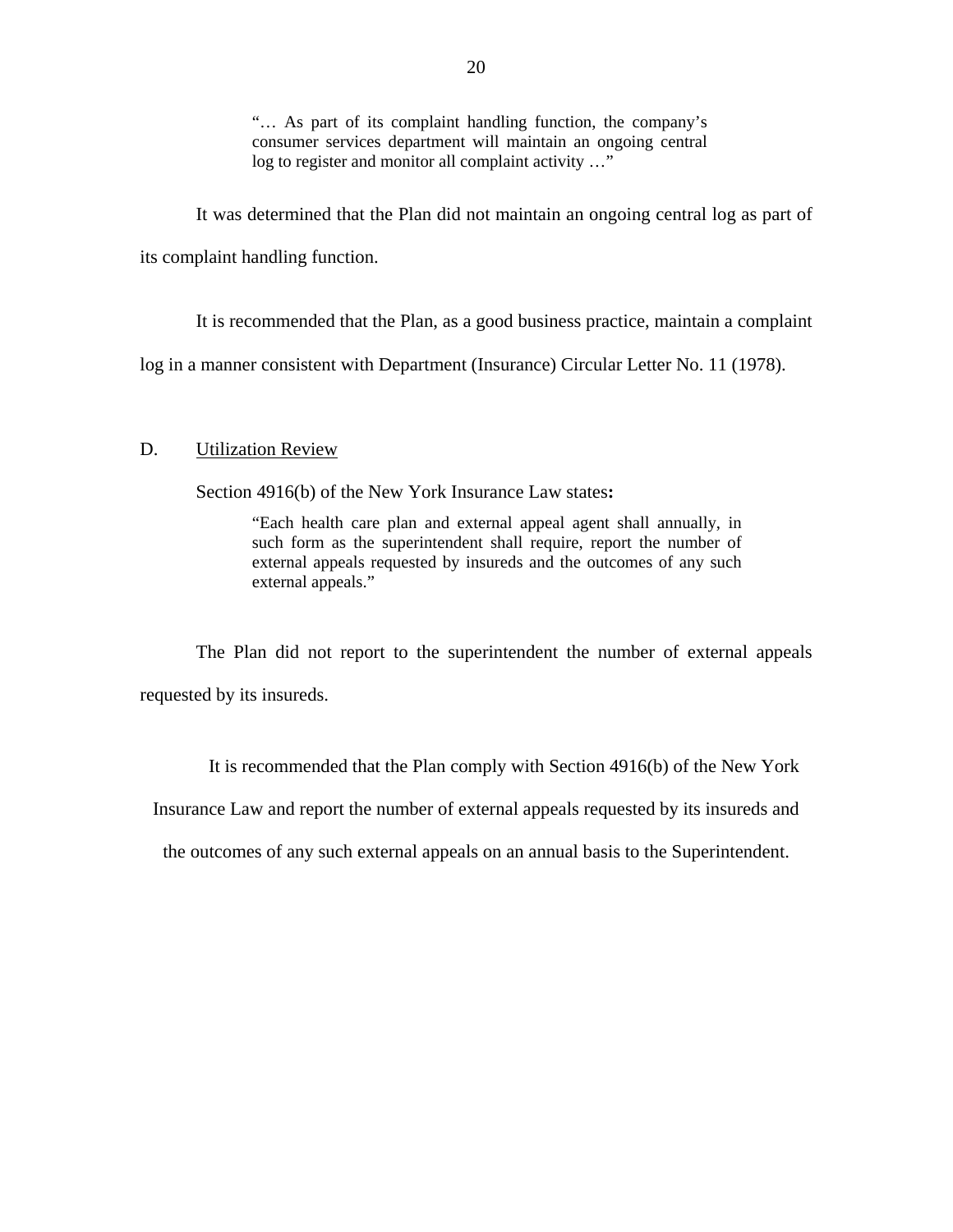## **6. SUMMARY OF COMMENTS AND RECOMMENDATIONS**

### **ITEM PAGE NO.**

7

8

12

### A. Corporate Governance

- i. It is recommended that, as a prudent business practice, the board of governors adopt written procedures that would require the board to obtain annual certification from either the Plan's internal auditor or it's independent CPA firm to the effect that the Plan's responsible officers have implemented procedures adopted by the board.
- ii. It is recommended that, as a prudent business practice, the Plan's board of governors obtain annual certifications from its third party claims administrators that claims are being processed in accordance with the Plan Document and applicable Department statutes, rules and regulations.
- iii. It is also recommended that the Plan's management and board of governors develop a plan for reviewing whether its TPA is paying its members claims in accordance with the Plan's contracts and the services Excellus is to provide. 8

### B. Accounts and Records

i. The Plan's contingency reserve as reported in its revised annual statement filing as of December 31, 2011, (revised as of February 22, 2013), was impaired in the amount of \$ 40, 127. Such impairment was eliminated as of March 31, 2012. 11

It is recommended that the Plan maintain its contingency reserve in compliance with Section  $4706(a)(5)$  of the New York Insurance Law.

- ii. It is recommended that the Plan take steps to complete its annual and quarterly statements in accordance with the annual and quarterly statement instructions and avoid the occasion to revise its filed statements. 11
- iii. It is also recommended that when a revised annual or quarterly statement is submitted to the Department that the Plan complete the Jurat Page with the appropriate officers' signatures affixed and the amendment number included.

21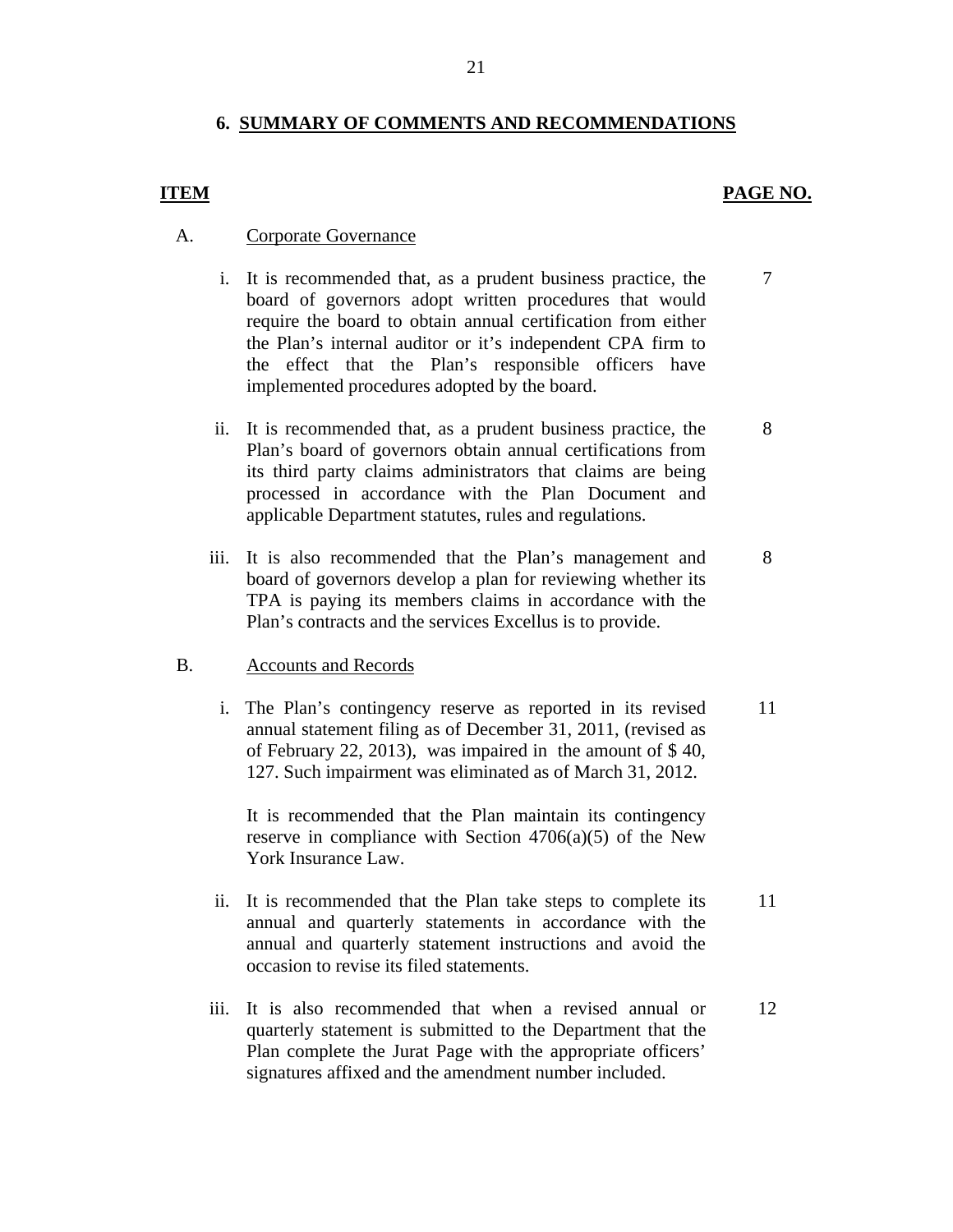19

### C. Policy Forms/Benefits

It is recommended that the Plan file for approval its policy benefits forms with the Department in compliance with the requirements of Sections 4709(b) and 3201(b)(1) of the New York Insurance Law. Further, it is recommended that the Plan refrain from issuing any policy benefits forms that have not been approved by the Department.

### D. Complaints

It is recommended that the Plan, as a good business practice, maintain a complaint log in a manner consistent with Department (Insurance) Circular Letter No. 11 (1978). 20

## E. Utilization Review

It is recommended that the Plan comply with Section 4916(b) of the New York Insurance Law and report the number of external appeals requested by its insureds and the outcomes of any such external appeals on an annual basis to the Superintendent. 20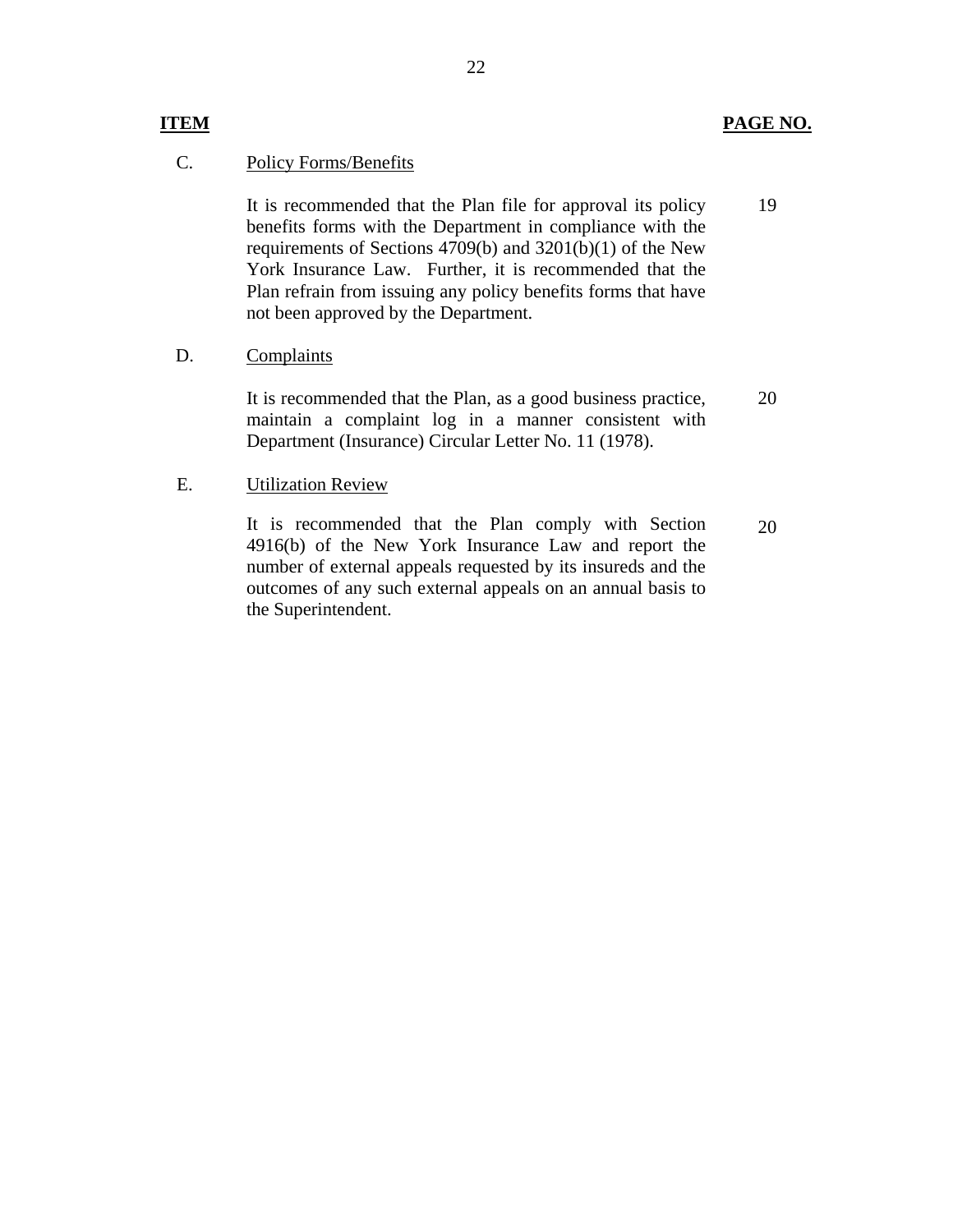Respectfully submitted,

 $/S/\sim$ 

Gail A. Ross Insurance Examiner

STATE OF NEW YORK  $)$ ) SS. ) COUNTY OF NEW YORK  $)$ 

Gail A. Ross, being duly sworn, deposes and says that the foregoing report submitted by her is true to the best of her knowledge and belief.

 $/S/$ 

Gail A. Ross

Subscribed and sworn to before me

This \_\_\_\_\_ day of \_\_\_\_\_\_\_\_\_2014